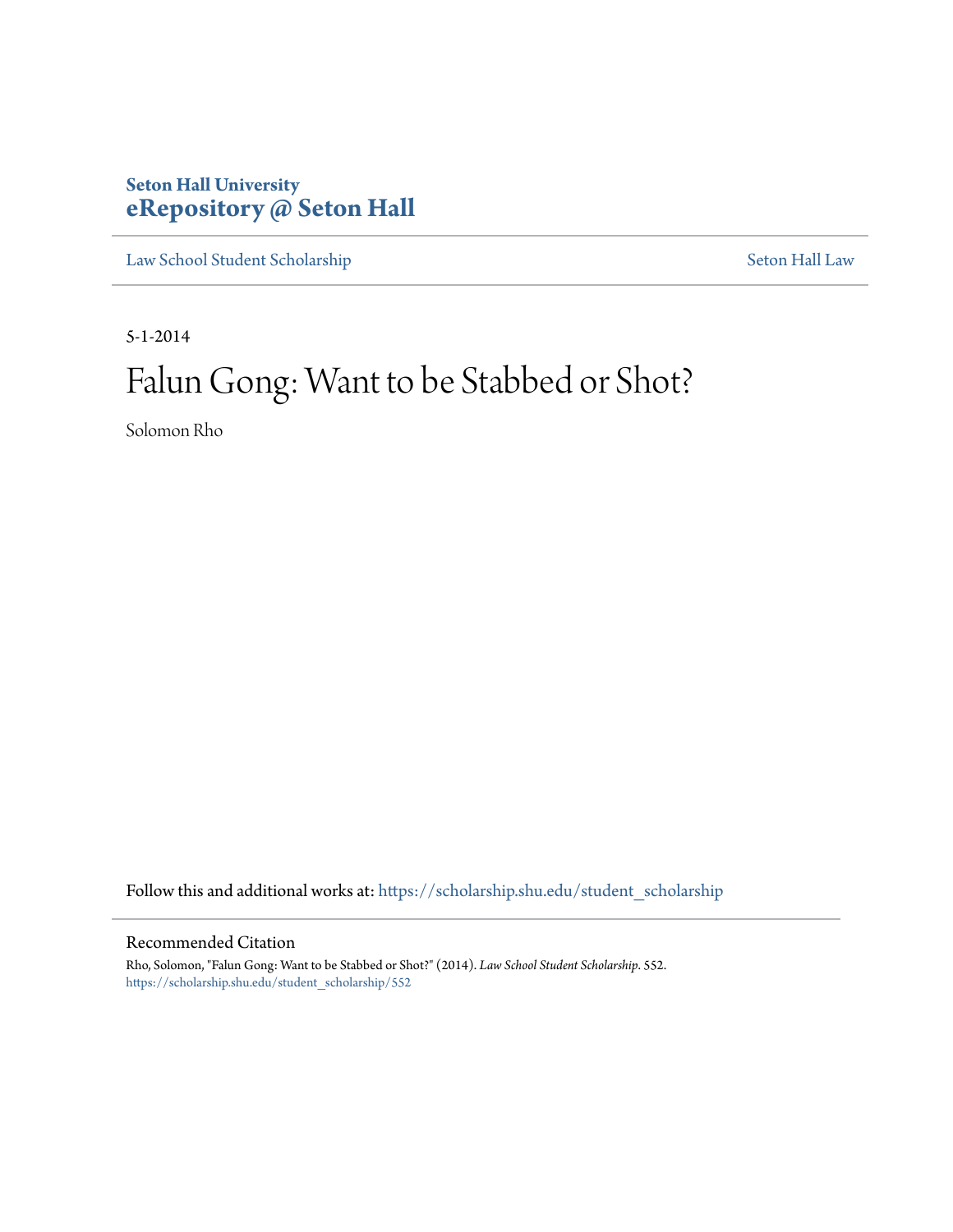# Solomon Rho

# **Falun Gong: Want to be Stabbed or Shot?**

#### **Introduction**

"Religion affects the masses of a billion people".<sup>1</sup> Jiang Zemin, the former president of the People's Republic of China, understood that religion was an unavoidable issue that needed to be addressed in order to promote socialist ideas, unity, and stability. He pushed the need for regulation to adapt religion to socialism.<sup>2</sup>

China has a great interest in controlling religion in order to protect their State's political sovereignty and longevity. There has long been a fear throughout China that the "western" world would use religion in order to infiltrate and subvert China. $3$  In addition, domestically, China needs to control religion in order to keep their nation stable and protect the status quo. For example, throughout China's history, there had been rebellions caused by charismatic religious leaders who would use their leadership to appeal to the masses and organize.<sup>4</sup> One such leader was Hong Xiquan, who led the Taiping Rebellion, one of China's most blood rebellions.<sup>5</sup> One of the more infamous disruptions occurred during the Qing Dynasty, when the White Lotus (a Buddhist sect) revolted against the government.

Commission on China, 109th Cong. 7 (2005).

<sup>&</sup>lt;sup>1</sup> Pitman B. Potter, *Belief in Control: Regulation of Religion in China*, 174 China Quarterly, 317, 321 (2003). This is a view that is held my other top leaders. For example, Zhu Weiqun, another previous member of the Central committee stated, "increasing religious practice among party members is 'threatening our unity and national leadership.'" See, *Top Chinese Official Speaks Out Against Rise of Religion.* Morning Star, December 19, 2011. Can be accessed at http://www.morningstaronline.co.uk/index.php/content/view/full/113315. [accessed April 24, 2013] <sup>2</sup> *China's New Regulation on Religious Affairs: A Paradigm Shift?*, Before the Congressional Executive on the

<sup>3</sup> Human Rights Watch, *China: State Control of Religion*, October 1, 1997, can be accessed at http://www.hrw.org/reports/1997/10/01/china-state-control-religion [accessed March 4, 2013]

<sup>4</sup> Robert Bejesky, F*alun Gong & Re-education Through Labor: Traditional Rehabilitation for the "Misdirected" to Protect Societal Stability Within China's Evolving Criminal Justice System*, Columbia Jrn'l of Asian Law, 148, 159  $(2004)$ .

<sup>&</sup>lt;sup>5</sup> Carrie Gracie, *Hong Xiuquan: The rebel who thought he was Jesus's brother, BBC News, October 17, 2012, can be* accessed at http://www.bbc.co.uk/news/magazine-19977188 [accessed April 24, 2013].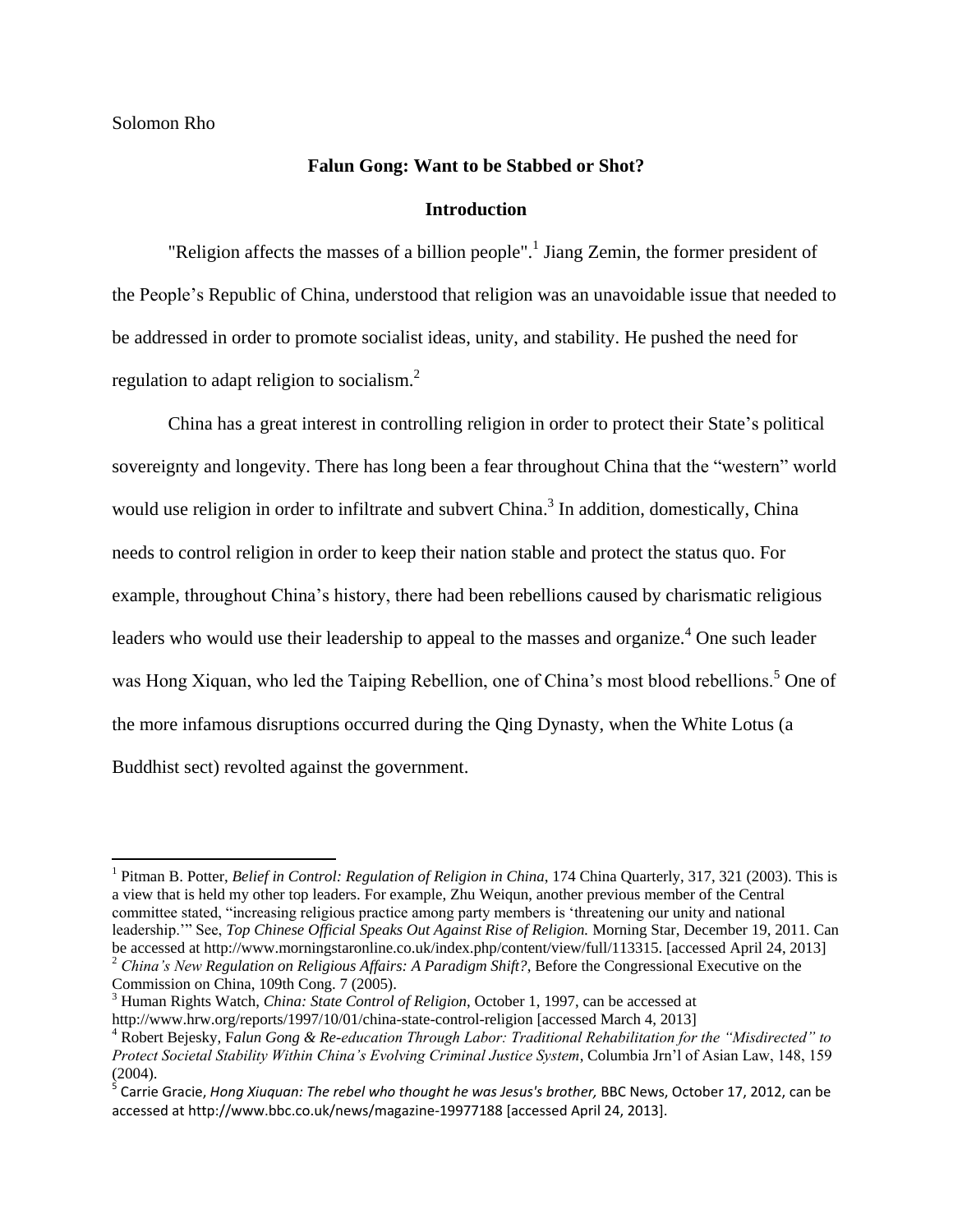China's ideology is centered on the idea that the need of the state trumps the needs of the individual. With this in mind, the government sought to balance the rights of the individual and the rights of the collective. However, when the government grants new freedoms –in this case religion—the country could be destabilized through the practice of these rights. For instance, China wants to suppress the Tibetan Buddhists because they give their loyalty to the Dalai Lama; and, China oppresses Islam followers in Xinjiang because some Muslims there use religion to resist political authority.<sup>6</sup>

For those reasons, the Communist Party of China (CCP) does not promote religion per se; however, over the years, they have become more liberal. The CCP issued a summary of their policy on religion in 1982 through "Document 19". <sup>7</sup>This document detailed the CCP's basic policy, as one to respect and protect freedom of religion. However, this document only authorized five religions: "Buddhism, Daoism, Islam, Catholicism, and Protestantism".<sup>8</sup> Although claiming to support religious freedom, the government began to see the need to bring religion under control due to the sheer amount of religious adherents.<sup>9</sup> For example, from 1987 to 1989 there were four riots, in Lahsa, caused by social unrest in Tibet. Tibet wanted political autonomy from the People's Republic of China and the Dhali Lama went to the United States in order to plead for autonomy; spurred by the Dhali Lama's action in the United States, some monks revolted in efforts to show support for the Dhali Lama's cause.<sup>10</sup> Such fear of the religious adherents led, in 1991, to the creation of Document  $6<sup>11</sup>$  Document 6 increased regulatory control on matters regarding religion by limiting activities in support of religion, such

<sup>6</sup> See generally Potter, *supra* note 1, at 321.

<sup>7</sup> Mickey Spiegel, *Human Rights Watch/Asia, Freedom of Religion in China*, 43 (1992).

<sup>8</sup> MacInnis, *Religion in China Today*, 385-410 (Orbis Books, 1st ed., 1989).

<sup>9</sup> Potter, *supra* note 5, at 320.

<sup>10</sup> Melvyn Goldstein, *Tibet, China and the United States: Reflections on the Tibet Question*, The Atlantic Council Of The United States' Occasional Paper, 72, 77-79 (1995).

<sup>11</sup> Spiegel, *supra* note 6, at 49.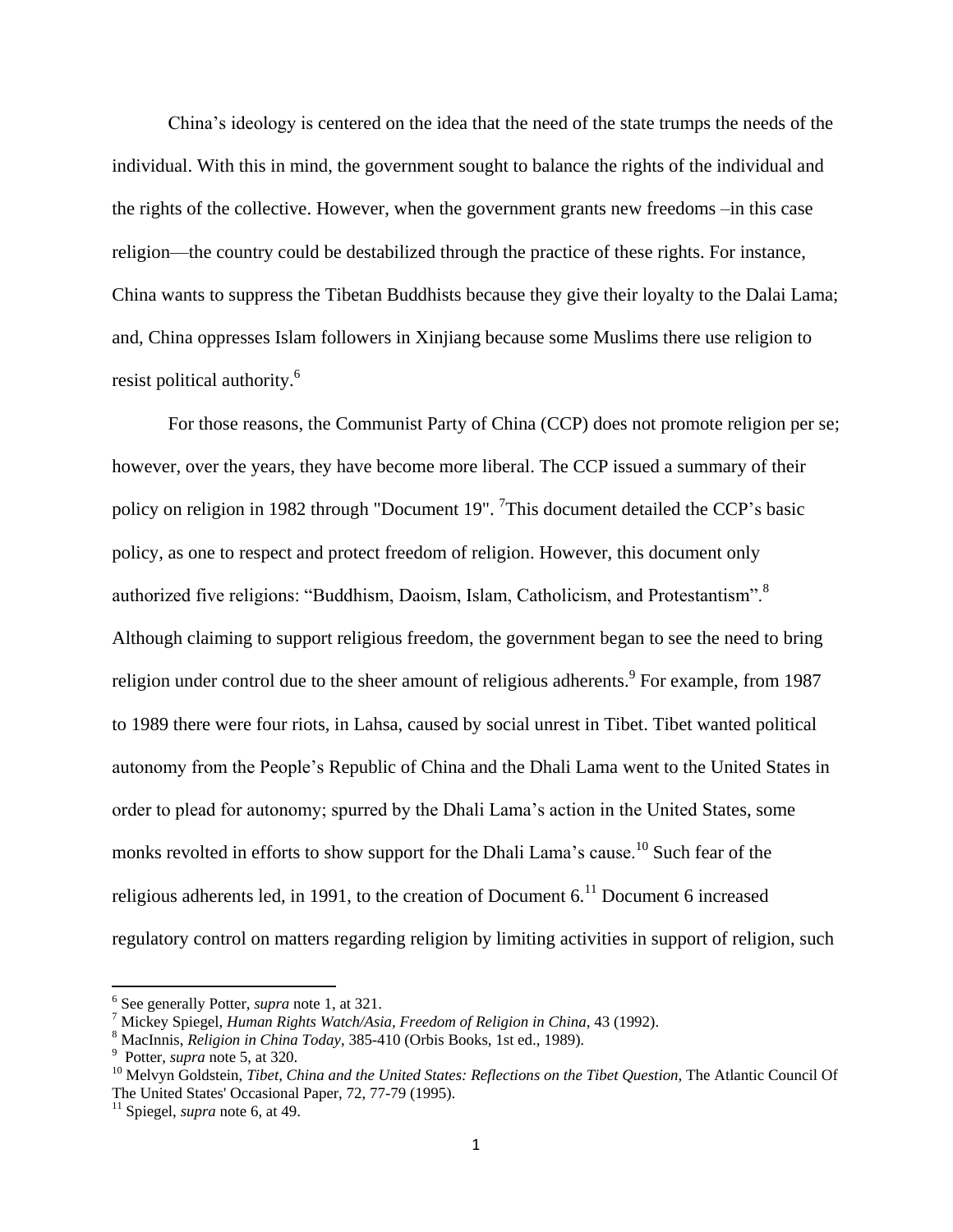as fund-raising and recruitment.<sup>12</sup> Furthermore, in 1997 the State Council issued the "White Paper on Freedom of Religious Belief in China"; The CCP stressed the point of adapting religion to society.<sup>13</sup> "Adapt to society" meant that religion needed adhere to law and the socialist belief. 14

Members of religious organizations that did not adhere to society and law were subdued under the pretext that they were a threat to national security. One such group that has come under very hard oppression, during the last twenty years, is the Falun Gong. In the attempts to punish/detain those associated with the Falun Gong, the government resorted to a detainment system called re-education through labor (RETL). In recent years, the Chinese government has been under enormous pressure from the international committee to abolish their RETL system, for breach of various human rights abuses. Because of these external pressures, there have been rumors, that sometime this year  $(2013)$  the Chinese government will abolish RETL.<sup>15</sup>

However, abolishing the RETL will not give Falun Gong practitioners the freedom they desire, nor curb the abuses that they fear. This paper will focus on the Falun Gong and how they, even without the RETL, will be subject to detainment by three methods, and that the best method to possible help these members stems from creating judicial autonomy. This paper will be divided into six sections: 1) the background on Falun Gong and the beginning to their persecution; 2) background and history of the RETL; 3) criminal law and how it is utilized toward the Falun Gong; 4) brainwashing detention centers; 5) psychiatric abuse on the Falun Gong; and, 6) the need for judicial autonomy rather than a sole focus on banning administrative

<sup>12</sup>*Id.* at 8-13.

<sup>13</sup> *White Paper-Freedom of Religious Belief in China*, October 1997, can be accessed at http://www.chinaembassy.org/eng/zt/zjxy/t36492.htm. [(February 26, 2013).  $^{14}$  Id.

<sup>15</sup> Human Rights Watch, *China: Fully Abolish Re-Education through Labor, Human Rights,* January 8, 2013, can be accessed at http://www.hrw.org/news/2013/01/08/china-fully-abolish-re-education-through-labor [accessed March 23, 2013].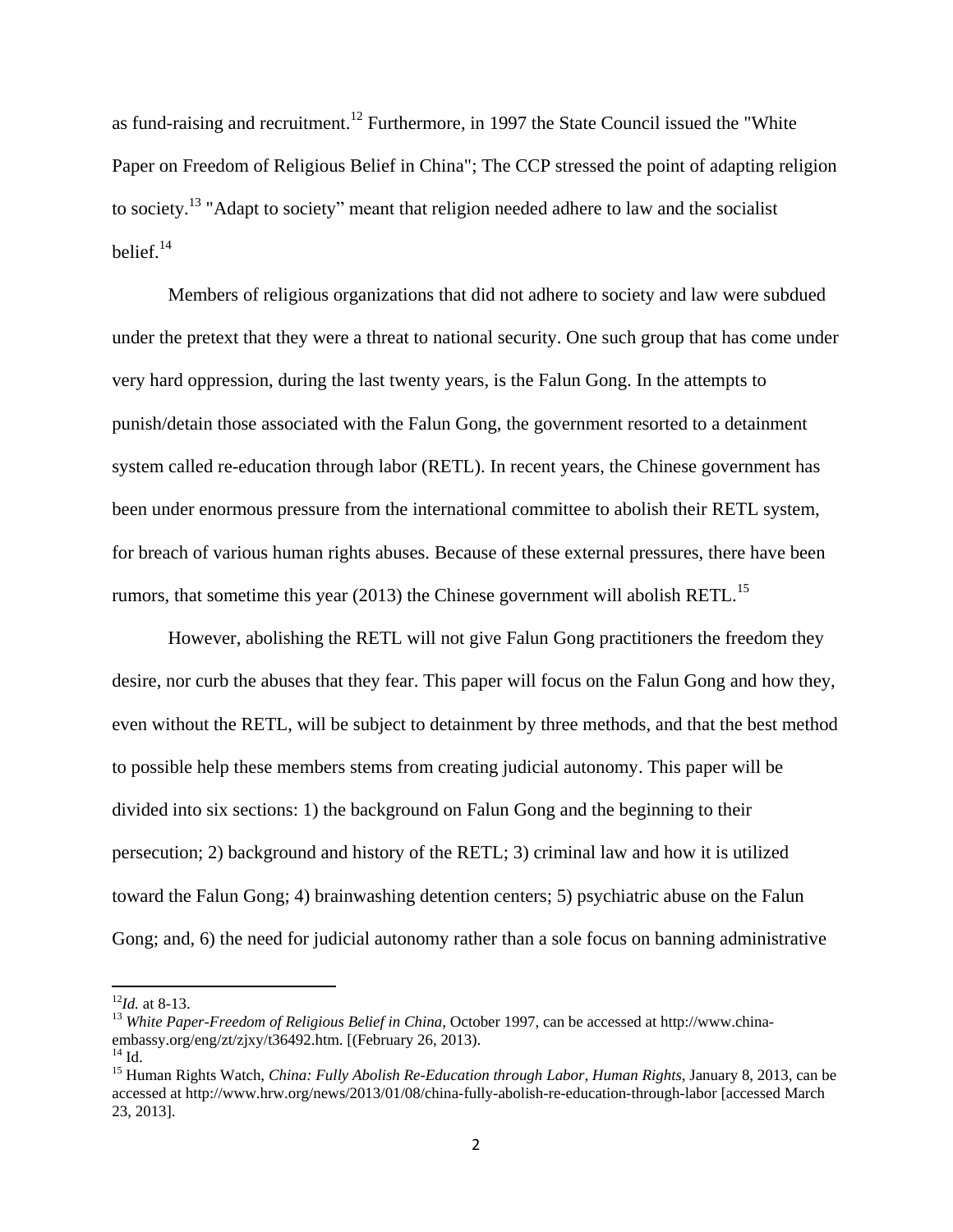detention. The government should focus on the rule of law by having the judiciary play a larger role in enforcing laws and regulations, as well as limiting the powers of the police

# **Falun Gong**

Falun Gong was founded in 1992 by Li Honghzhi. This group was part of a movement called the "gigong boom" that occurred in the  $1980$ 's.<sup>16</sup> The "Qigong" movement was so popular that in 1986 the PRC established a state run association called the China Qigong Scientific Research Association (COSRA).<sup>17</sup> Falun Gong was subsequently credited on August 1993.<sup>18</sup>Out of all the accredited members under the CQSRA, the Falun Gong (Falun Dafa) was one of the more popular members.<sup>19</sup>

Falun Gong is influenced by teachings of both Buddhism and Daoism; members focus on "cultivating energy" in order to improve one's health and to cure one's illnesses.<sup>20</sup> However under Li's guidance, the primary practice of the Falun Gong shifted from methods of cultivating energy to methods of gaining salvation. <sup>21</sup> It was written in Zhuan Falun, a book written by Li, that one could achieve salvation if they followed the three principles of "Truthfulness,

Compassion, and Forbearance (Zen-Shan-Ren)."<sup>22</sup>

However, in the early 90's, the practice of qigong began to decline and the government began to harden their policies against qigong groups; with these factors against him, Li announced the cease of their domestic training on September 1994 and overseas training in

<sup>16</sup> Michael J. Greenlee, *A King Who Devours His People: Jiang Zemin and the Falun Gong Crackdown: A Bibliography*, 34 Int'l J. Legal Info. 566, 557 (2006).

<sup>17</sup> David Ownby, *A History for Falun Gong: Popular Religion and the Chinese State Since the Ming Dynasty*, 6Nova Religio 223, 233-34 (2003).

<sup>18</sup> James Tong, *An Organizational Analysis of the Falun Gong: Structure, Communications, Financing*, 171 China Q. 643, 652 (1999).

<sup>19</sup> *Id*.

<sup>20</sup> Maria Hsia Chang, *Falun Gong: The End of Days*, 3, (Yale U. Press) (2004).

<sup>21</sup> Lee Hongzhi, *Zhuan Falun Fajie The Law of Zhuan Falun Explained*, 8, can be accessed at http://www.falundafa.org/book/eng/pdf/zfl\_fajie.pdf <sup>22</sup> *Id*.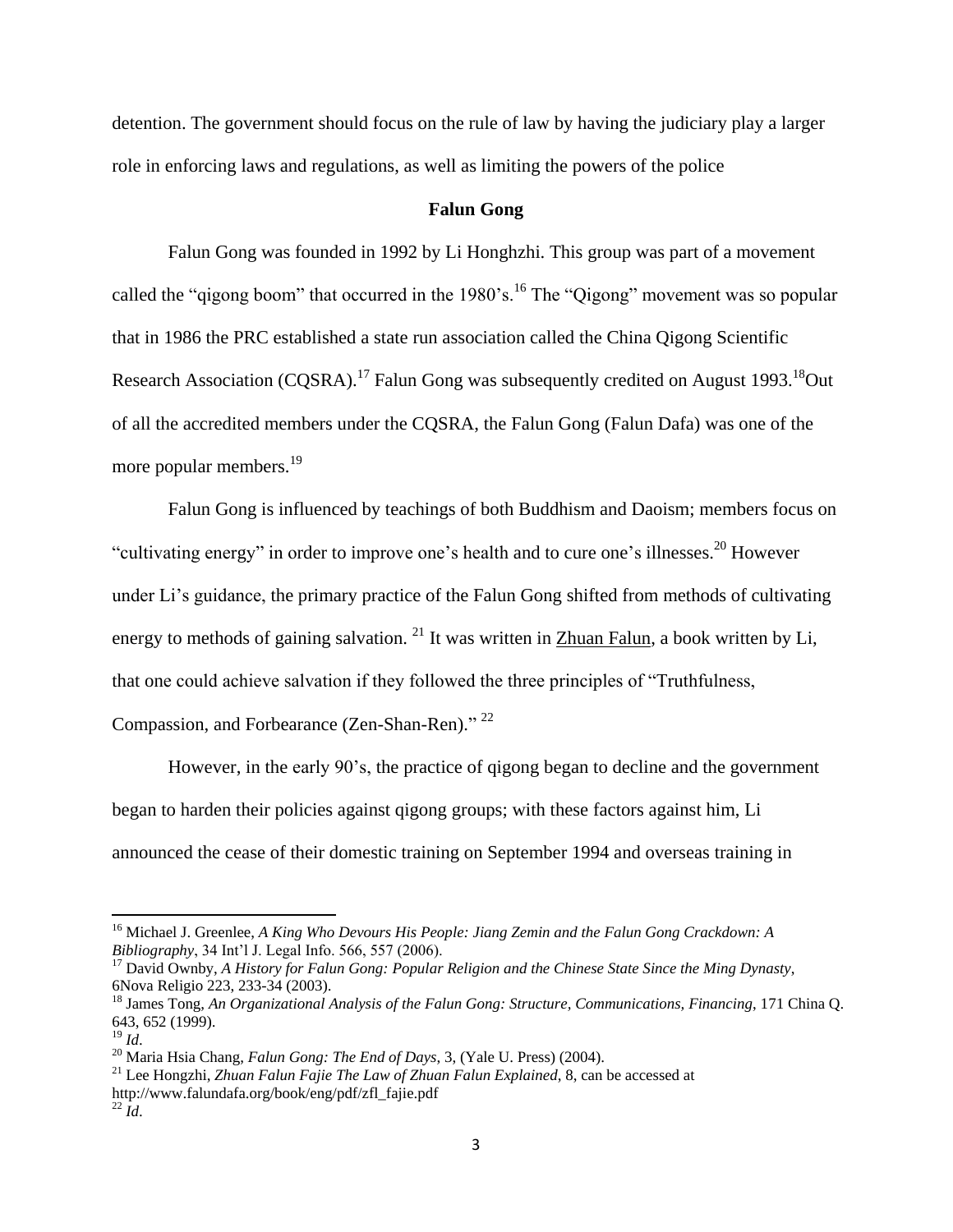1995.<sup>23</sup> On November of 1996, the Falun Gong filed for an official withdrawal from the CQSRA, and was terminated.<sup>24</sup> They failed to reclassify themselves because the government would not approve their plea to reclassify as a non-religious academic organization, and by December 1997 the Falun Gong claimed that they had disbanded.<sup>25</sup> However, even after the "supposed" disbandment the government found that in 1999 there were as many as 39 main stations, 1,900 guidance stations, 28,263 practice sites nation-wide.  $26$ 

# **Crackdown of Falun Gong**

The most official confrontation against the Falun Gong started on April 11, 1999. The *Teenager Science and Technology Outlook* magazine spoke out against the Falun Gong members and called them "bogus".  $27$  The magazine would not retract their statement, so on April 11,  $6,000$  members staged a protest outside the magazines office. <sup>28</sup> As the police were calming the situation, they arrested some followers, and in response, on April 25, 1999 more than 10,000 practitioners gathered outside Zhongnanhai, the CCP's leadership compound in Beijing. <sup>29</sup>

This demonstration surprised the Chinese government, and on June 20, 1999 the government began to formally arrest Falun Gong members.<sup>30</sup> It was reported that  $5,000$  to  $6,000$ members were arrested within the first couple of days.<sup>31</sup> The government officially banned the Falun Gong, labeling them as a cult, on June 22, 1999.<sup>32</sup> With this ban, the government forbade the practice and encouragement of the Falun Gong, distribution of materials related to the Falun

<sup>23</sup> Tong, *supra* note 17, at 640.

<sup>24</sup> *Id.*

<sup>25</sup> *Id.* at 641.

<sup>&</sup>lt;sup>26</sup> China Aid Association, *Differences Between Cults and Religions*, 1/no. 3 Chinese Law & Religious Monitor, 27  $(2005)$ 

<sup>27</sup> He Zouziu, *I Do Not Approve of Teenagers Practicing Qigong*, 32 Chinese L. & Govt. 95, 97 (1999).

<sup>28</sup> Chang, *supra* note 19, at 6.

<sup>29</sup> Benjamin Penny, *The Life and Time of Li Hongzhi: Falun Gong and Religious Biography*, 175 China Q. 643, 643 (2003).

<sup>30</sup> Tong, *supra* note 19, at 814.  $^{31}$  *Id.*at  $815$ 

<sup>32</sup> Erin Chlopak, *China's Crackdown on Falun Gong*, 9 No. 1 Hum. Rts. Brief, 17 (2001).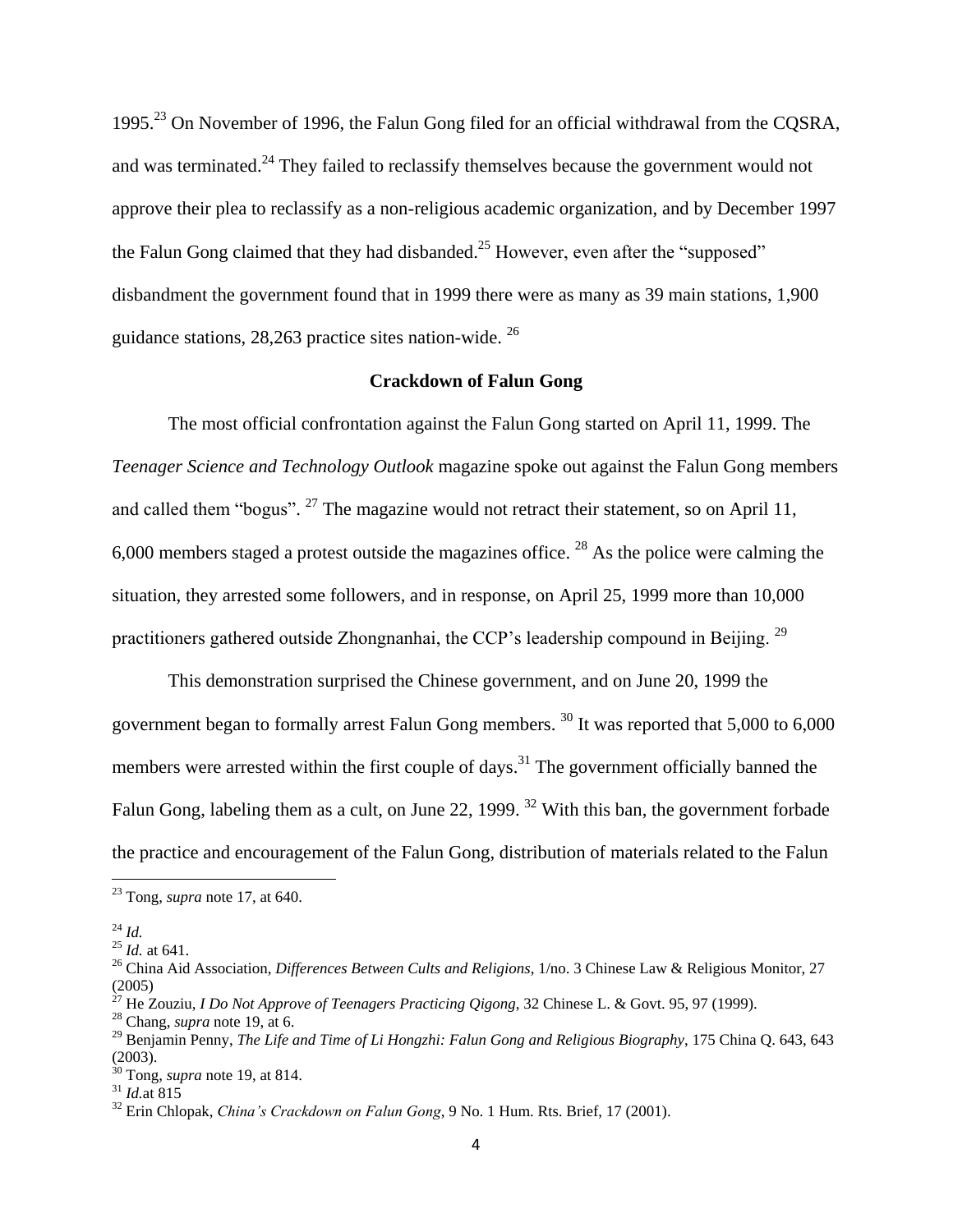Gong, and organizing demonstrations. Then on July 29, the government issued a warrant for the arrest of Li Hongzhi along with a \$6,000 reward for those who would provide information that led to his arrest.<sup>33</sup>

A broader sweeping arrest campaign, against the Falun Gong, began on October 1999. The campaign began with the broadening of the criminal code that criminalized cults.<sup>34</sup> Although most of the members were not prosecuted criminally, many were sent to administrative detentions known as the RETL.<sup>35</sup>

#### **RETL**

Re-education through labor (RETL) was developed in 1955 through the 1955 Chinese Communist Party (CCP) Directive.<sup>36</sup> The original purpose of the RETL was to catch those who committed minor criminal offenses that were not serious enough to be treated as a criminal offence. Although RETL was labeled a "quasi-imprisonment", the government treated it as if it were a prison. <sup>37</sup>In some provinces RETL offenders were attached to prisons in sub-units, and in all provinces RETL offenders and criminal defendants were both forced to work farmland under police control, making it hard to distinguish one from another.<sup>38</sup>

In 1957, the State Council passed the Decision on RETL which "enlarged the scope of [RETL]" and "clarified the scope of [its] application".<sup>39</sup> The use of RETL could now be used against people in one of these four categories: counter revolutionaries; unemployed people who

<sup>33</sup> Chang, *supra* note 19, at 6.

<sup>&</sup>lt;sup>34</sup> Judicial Explanation on Crimes by Cults, China Daily, November 1, 1999, can be accessed at http://www.chinaembassy.org/eng/zt/ppflg/t36568.htm [accessed March 14, 2013].

<sup>35</sup> Michael J. Greenlee, *supra* note 15, at 563.

<sup>36</sup> Fu Hualing, *Re-education Through Labor in Historical Perspective*, 184 China Q. 3 (2005).

<sup>37</sup> *Id.*

 $38 \overline{Id}$ .

<sup>39</sup> *Id*.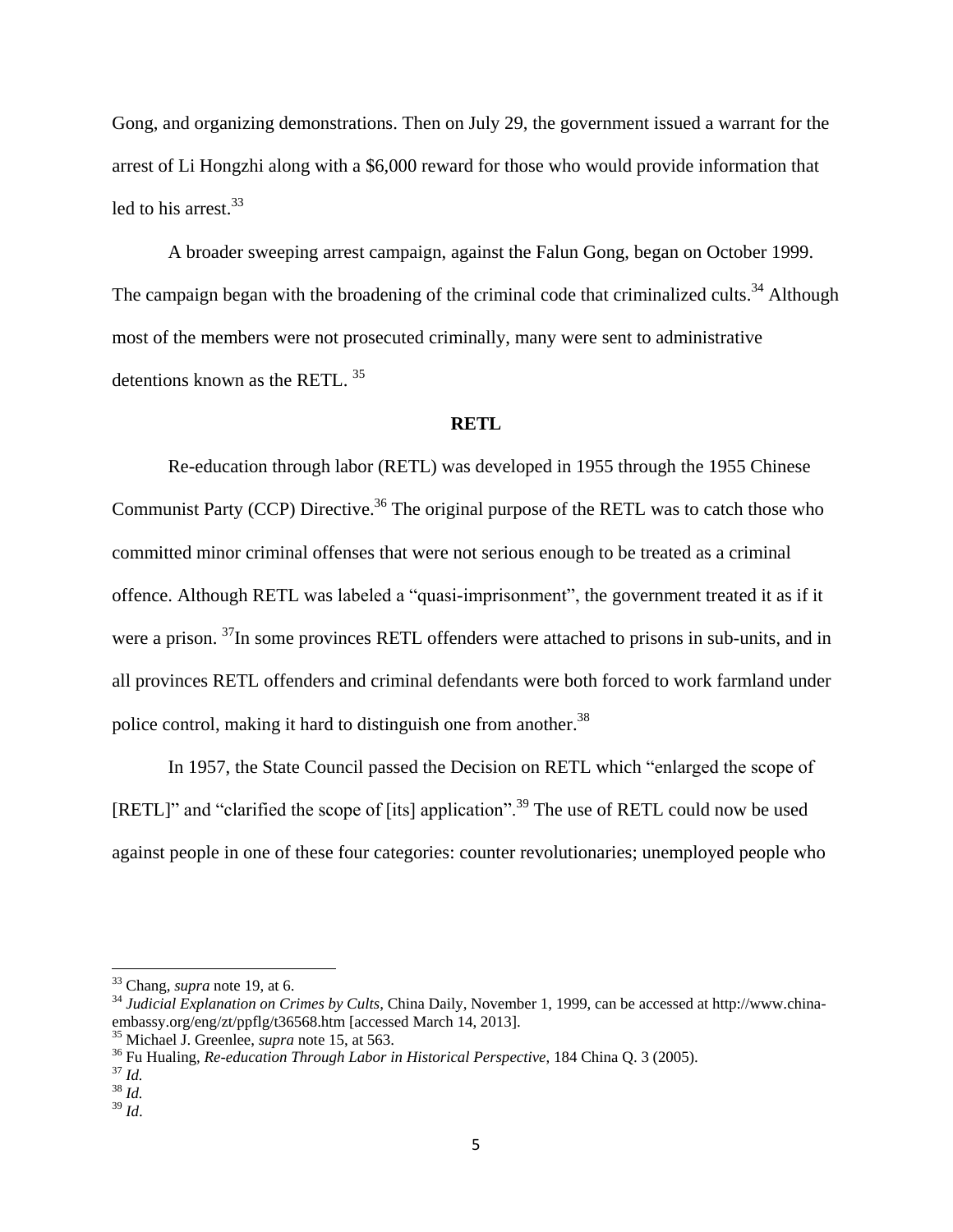constantly commit minor offenses; former state employees who were expelled and could not get a job; and employees who caused disturbances at work by not doing their assignments.<sup>40</sup>

Right after passing the Decision on RETL the Chinese government launched the antirightist campaign. <sup>41</sup>For example, from 1957-1960 in Shandong's RETL Institution out of the 16,695 detainees, 9,858 were political offenders. $42$ 

During the Cultural Revolution operations of the RETL was in "a state of near suspension" because use of it was seen as being soft on the enemy.<sup>43</sup>

However, in 1979, RETL was restored through the enactment of the State Council Supplementary Rules on RETL.<sup>44</sup> With the reinstatement of RETL the government shifted their focus on the use of RETL to petty criminals instead of the usual counterrevolutionaries. For example, in Shandong First Laojiao Institution, in 1980, 90% of the offenders committed criminal offences such as "theft, fighting in public, or deception". <sup>45</sup> Aside from the shift of the targeted group, the most significant development, at this time, was the implementation of the two to three year term limit for RETL.<sup>46</sup> Furthermore, in 1988, RETL was finally separated from the prison system and the police and put it in the hands of the Ministry of Justice.<sup>47</sup>

l

<sup>40</sup> Edward J. Epstein, *Legal Document and Materials on Administrative Detention in the People's Republic of China*, Chinese law and Government, Vol. 27, no. 5, 61 (1994).

<sup>41</sup> Hualing, *supra* note 35, at 816.

<sup>42</sup> *Id.*

<sup>43</sup> *Id.* at 818.

<sup>44</sup> *Id.*

<sup>45</sup> *Id. at* 819.

<sup>&</sup>lt;sup>46</sup>Human Rights in China, Reeducation Through Labor (RTL): A Summary of Regulatory Issues and Concerns, HRIC, February 2001, can be accessed at http://hrichina.org/sites/default/files/oldsite/PDFs/Reports/HRIC-RTL.pdf [accessed March 14, 2013].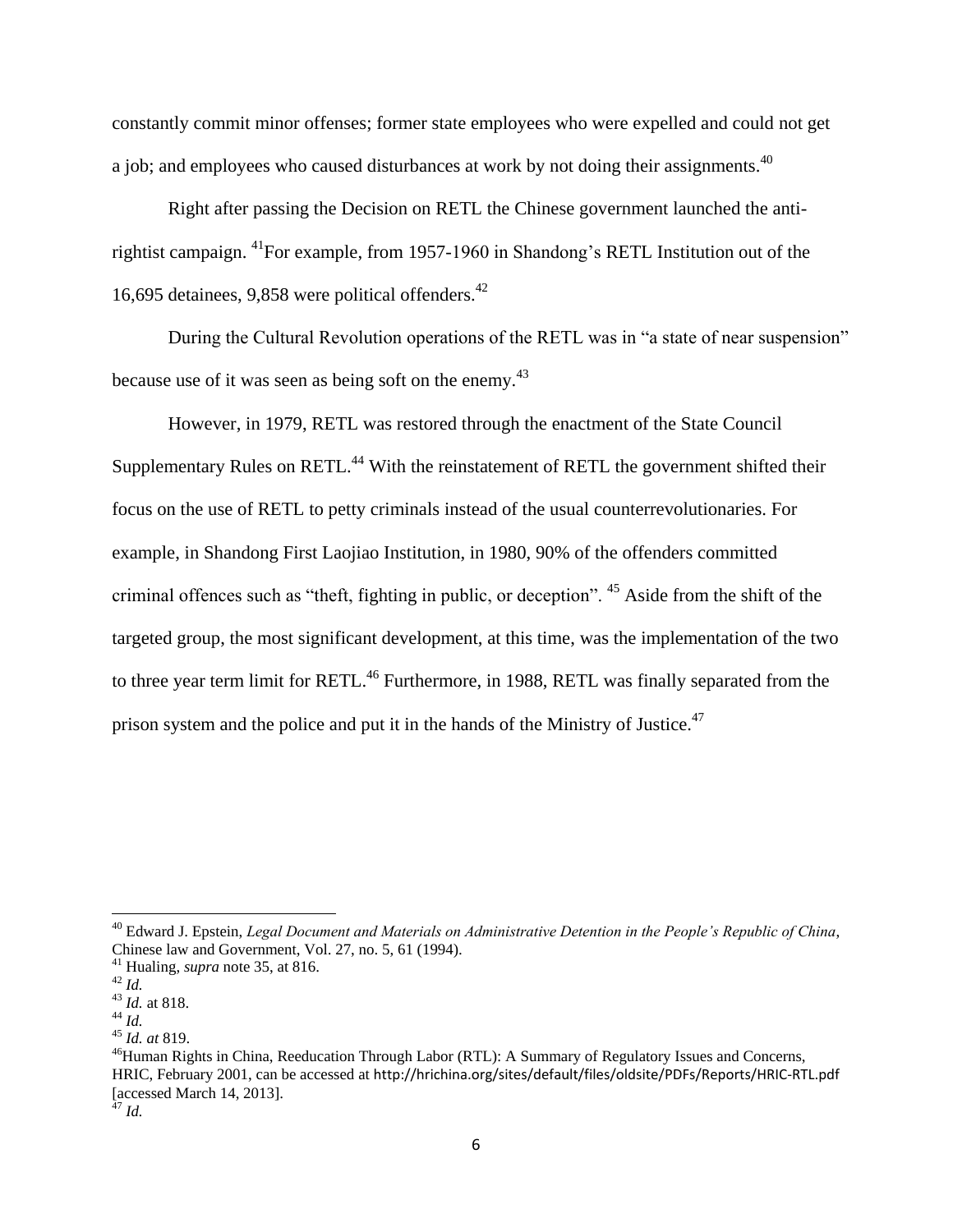Beginning 1979, the government began expand the list of offences, through regulations, that allowed the use of RETL; one such example is a regulation enacted in 1983 that made RETL open to people who have a "membership in cults or secret societies".<sup>48</sup>

According to Amnesty International, prisoners in RETL are subject to all kinds of abuse and torture.<sup>49</sup> Couples Zhang Lianying and Niu Jinping, were sent to the RETL for practicing Falun Gong. They recanted stories of their torture to a reporter, after they entered the United States. The wife said that she was suspect to all kinds of various beating. When she would say "Falun Gong is good" officers would beat her in the face with a plank and tie her up.<sup>50</sup>Her husband was taken to a different center where, as he first entered, was subject to electrical shocks.<sup>51</sup> There are also many reports of prisoners being force fed, sleep deprived, and brainwashed. 52

But now, there are rumors of RETL finally coming to an end, with its long 58 year history. However, even without this system the Falun Gong members still have much to fear. They are in similar situations; the only thing that will change is the form of punishment. For example, Falun Gong members could more likely be subject to criminal prosecution.

 $\overline{\phantom{a}}$ 

<sup>49</sup> Amnesty International, *China: Abolishing "Re-education through Labour" and other forms of punitive administrative detention: An opportunity to bring the law into line with the International Covenant on Civil and Political Rights*, May 12, 2006, ASA 17/016/2006, can be accessed at: http://www.refworld.org/docid/447b18ee4.html [accessed 17 April 2013]

<sup>48</sup>Hualing, *supra* note 35, *at* 820.

<sup>50</sup> Shaun Tandon, *Fleeing China: Couple Urge Help for Falun Gong*, AFP, Apr, 23, 2011, can be accessed at http://www.google.com/hostednews/afp/article/ALeqM5hzH5RDTjkIfFXeFt1eRlDTSWFf8w?docId=CNG.2f5a8fb dc481f0ab21e58aa4d496db7e.161. [accessed March 19 2013]. <sup>51</sup> *Id.*

<sup>52</sup> Bu Dongwei, *Blog: My Life Inside a Chinese Labor Camp, Amnesty International*, December 7, 2009, Can be accessed at http://www.amnesty.org/en/news-and-updates/blog-my-life-inside-chinese-labor-camp-20091207. [accessed March 19, 2013].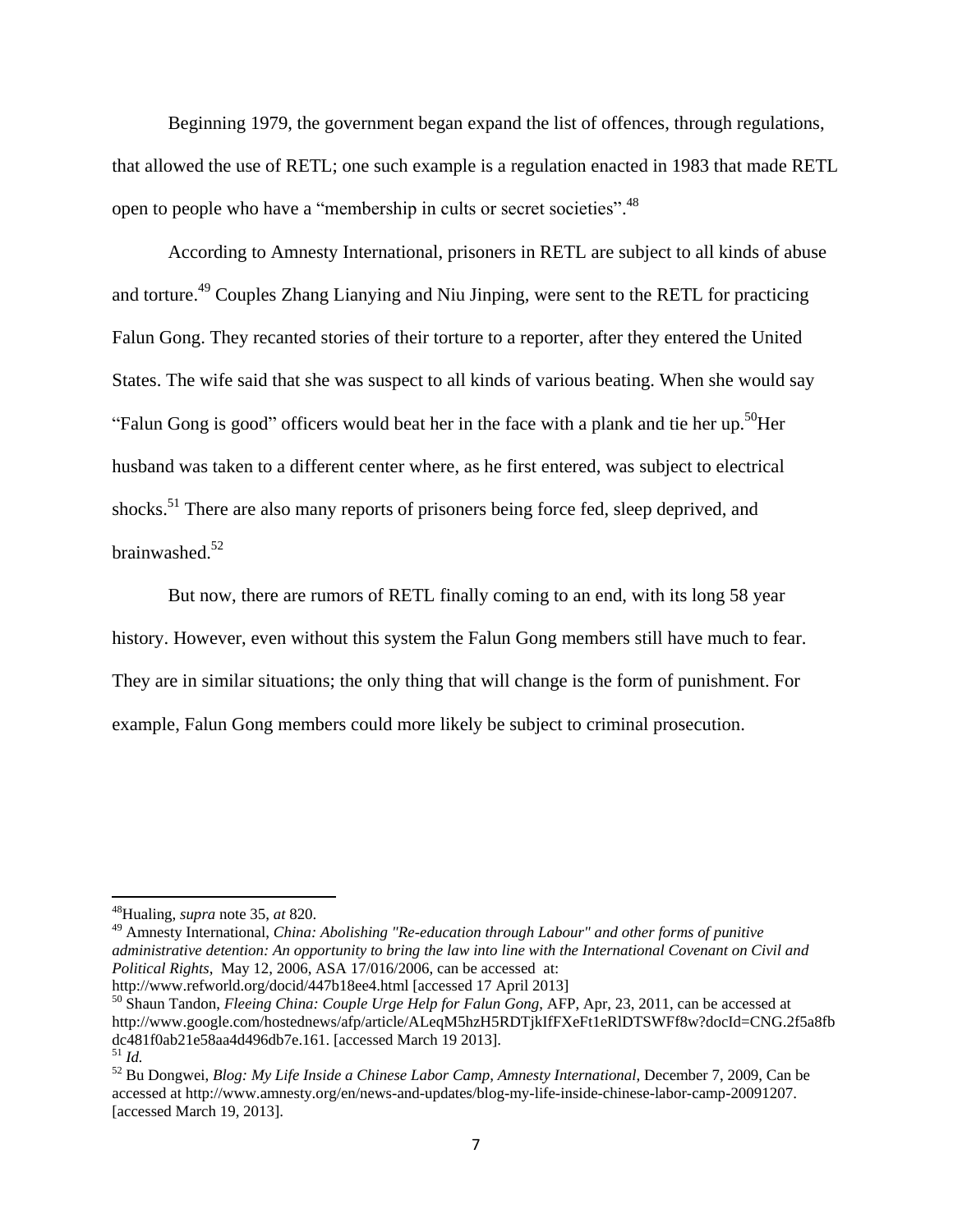# **Article 300 and 296 and use of Criminal Sanctions**

One of the criminal laws that Falun Gong practitioners could be held to is Article 296 of

China's Code of Criminal Law (CL). Article 296 states:

Where an assembly, a procession or a demonstration is held with no application made in accordance with the provisions of law or no permission granted for the application or where it is held not in accordance with the time for start and stop, venue and routes permitted by the competent authorities, and the order of dismission is disobeyed and public order seriously disrupted, the persons who are in charge and the persons who are directly responsible for the assembly, procession or demonstration shall be sentenced to fixed-term imprisonment of not more than five years, criminal detention, public surveillance or deprivation of political rights. $53$ 

However, it is more likely that members will be prosecuted under Article 300 of the

Chinese CL.

Article 300 of the CL was enacted on March 14, 1997. This code states:

Whoever forms or uses superstitious sets or secret societies or strange religious organizations or uses superstition to undermine the implementation of the laws and administrative rules and regulations of the State shall be sentenced to fixed-term imprisonment of not less than three years but no more than seven years; if the circumstances are especially serious, he shall be sentenced to a fixed term imprisonment of not less than seven years.<sup>54</sup>

Following the protests of the Falun Gong that took place in April, the People's Supreme

Court and the Supreme Prosecutorate issued an interpretation of Article 300 on October 1999.<sup>55</sup>

In the interpretation, the government listed six ways that one could violate Section 1 of Article

300: I) gather people to disrupt the work of the government; II) assemble or demonstrate

members to disrupt public places; III) continuing activities of banned groups; IV) organize others

<sup>53</sup> Wei Luo, *The 1997 Criminal Code of the People's Republic of China*, 160 (1998).

<sup>54</sup> *Id.* at 161 (1998).

<sup>55</sup> *Judicial Explanation on Crimes by Cult*s, China Daily, November 1, 1999, can be accessed at http://www.cesnur.org/testi/falun\_005.htm [accessed March 20, 2013].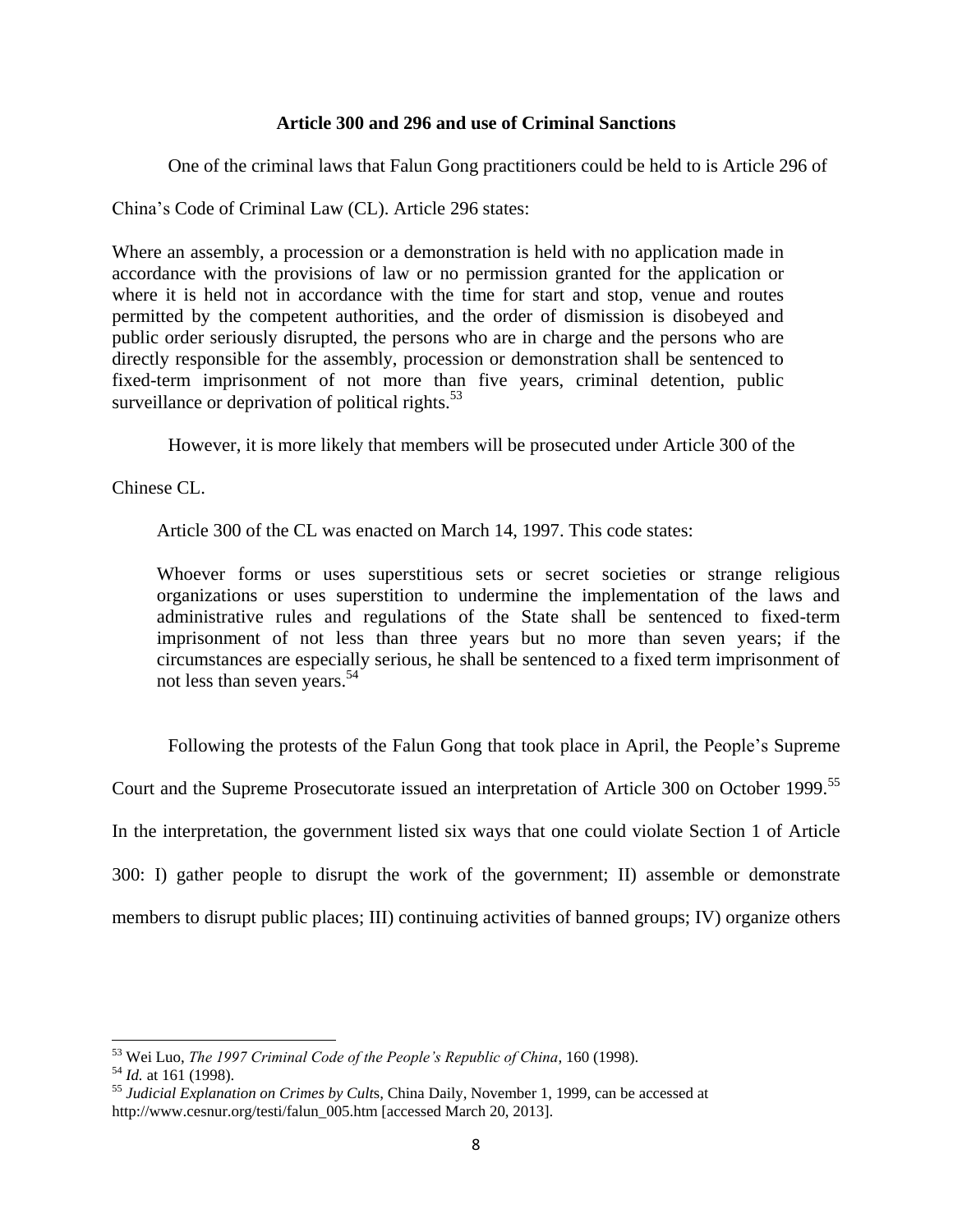to stop their legal obligations; V) publish, print, distribute publication and print symbols of the banned sect; VI) other activities that violate law or regulations.<sup>56</sup>

Furthermore, the offense is considered serious, for purpose of sentencing, if it meets any of the following four criteria: I) set up organization or recruiting members; II) collaborating with overseas groups; III) publishing large amounts of banned material and banned sect symbols; and IV) instigating others to violate state law or regulation.<sup>57</sup>

In addition, a person can be charged under Section 2 and 3 of Article 300 if they use the banned sect (Falun Gong) to cause death. Some examples of violations under Section 2 and 3 would be fasting, inflicting wounds upon one's self, self-immolation, and stopping someone from taking medication—all practices of the Falun Gong.<sup>58</sup>

With the conviction rate in China being 99% there is little hope that Falun Gong members would be able to leave unscathed.  $^{59}$ It also doesn't help that the October 1999 interpretation of Article 300 seems to be geared specifically toward the Falun Gong. For example, Section 1 of Article 300 targets any sects or religious groups who publicly gather or assembly.<sup>60</sup> This interpretation of the Section 1 seems to attack Falun Gong members in efforts to restrain any protests that resemble the one on April 25, 1999.

Furthermore, after the interpretation, it becomes a serious crime when Falun Gong members collaborate with overseas groups.<sup>61</sup> This part of the article targets the members so that they cannot contact or work with any of the members overseas, such as practitioners in America.

<sup>59</sup> Randall Peerenboom, *Out of the Pan and Into the Fire: Well-Intentioned but Misguided Recommendations to Eliminate All Forms of Administrative Detention in China*, 98 Nw. U. L. Rev. 991, 1034 (2004). <sup>60</sup> *Supra* note 55.

 $\overline{\phantom{a}}$ <sup>56</sup> *Id.*

<sup>57</sup> *Id.*

<sup>58</sup> Ian Dobson, *The Criminal Law of the People's Republic of China (1997): Real Change or Rhetoric*?, 11 Pac. Rim L. & Poli'y J. 1, 26, (2002); There are questions as to whether self-immolation is a Falun Gong practice and many practitioners state that it is not; however, there was an incident with the Falun Gong burning themselves at Tiananmen Square on 2001.

 $^{61}$  *Id.*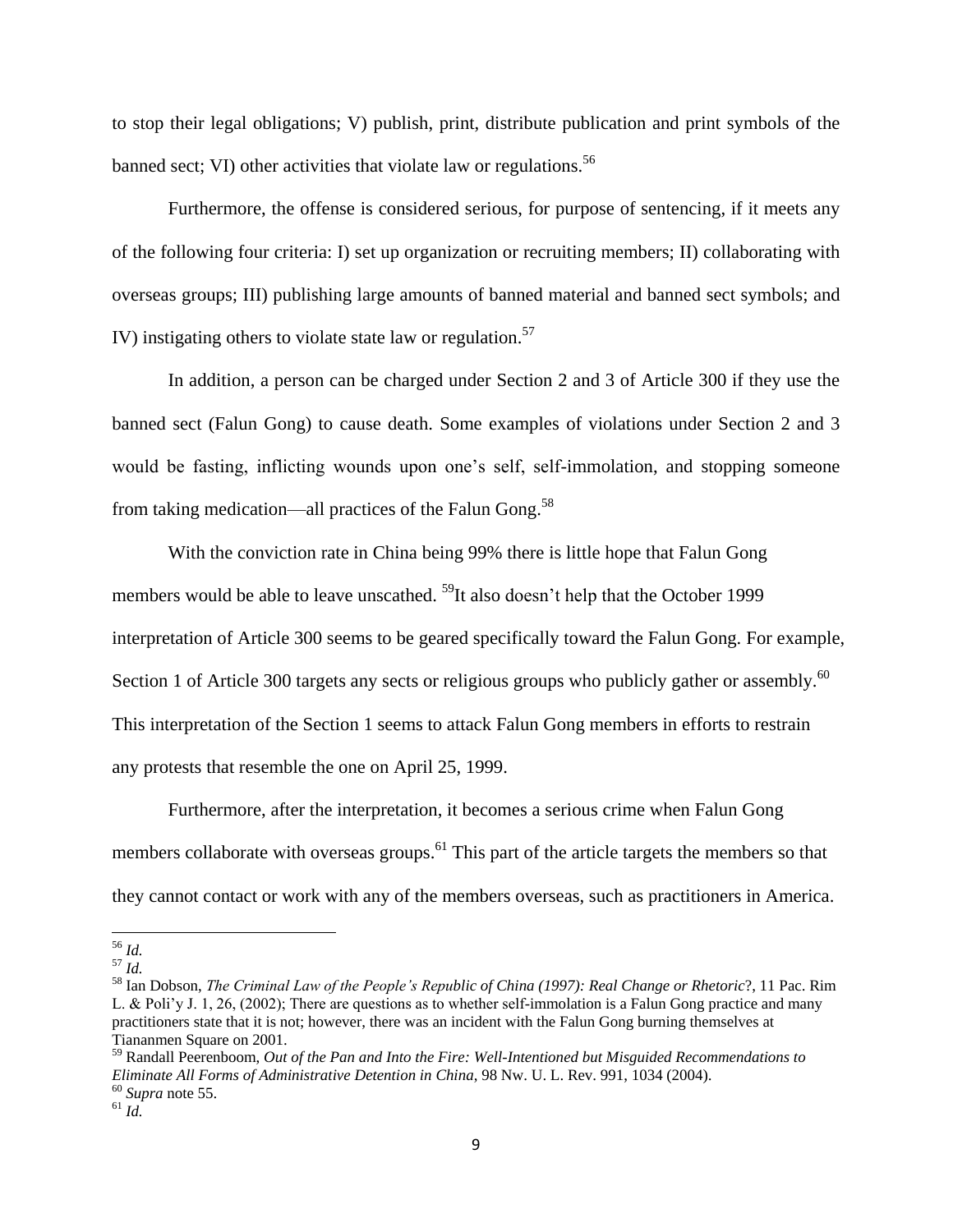Additionally, the court specifically targets Falun Gong members with the interpretation that states that members cannot lead other members to inflict self- harm. The court went on to list specific Falun Gong practices that met such a rule, such as fasting and not taking medicine.<sup>62</sup> In all, it is arguable that that this interpretation creates ten different offences.<sup>63</sup>The government responded by saying that it was clarifying the rule and not creating distinct regulations.<sup>64</sup>

The court further expanded its interpretations on Article 300 on June 2001.<sup>65</sup> The interpretation not only expanded the application of Article 300 but had the lower courts read Article 300 to oppose Falun Gong.<sup>66</sup> For example, the new interpretation banned the use of cults to endanger national security, help members commit suicide/ acts of deformity, and spread publication. 67

However, in reality only a small portion of Falun Gong practitioners are taken to trial. In 1999, out of 2,000 members who were arrested and detained only 40 cases have been tried.<sup>68</sup> Furthermore, in Jiangsu Province, in 2010, out of 117 members, who were detained, only 17 members were taken to trial.<sup>69</sup> In addition, from 1999 to 2011 out of 4,017 arrests only 140 were sentenced to prison, around the Shijiazhuang City area.  $\frac{70}{10}$  Even if RETL is abolished, the government will not overlook the Falun Gong practitioners ― evidenced by the courts broad interpretation of Article 300. In the end, Falun Gong practitioners may receive longer detainment

l

<sup>62</sup> Dobson, *supra* note 58, at 25.

 $^{63}$  *Id.* 

 $^{64}$  *Id.* 

<sup>65</sup> *Explanation of the Supreme People's Court and the Supreme People's Procuratorate on Some Issues Concerning the Specific Application of Laws When Handling Criminal Cases of Organizing and Exploiting Heresy Organization*, October 9, 1999, can be accessed at http://www.novexcn.com/sup\_peop\_ct\_heretical\_cult.html [accessed April 1, 2013]

<sup>66</sup> *Id.*

 $67 \overline{Id}$ .

<sup>68</sup> James Tong, *supra* note 68, at 816.

<sup>69</sup> *Statistical Summary: Falun Gong Practitioners Persecuted in Jiangsu Province in 2010,* Clearwisdom, January 25, 2011, can be accessed, http://en.minghui.org/html/articles/2011/1/25/122859.html [accessed April 20, 2013] *<sup>70</sup> Statistics and Analysis on the Persecution of Falun Gong Practitioners in Hebei Province*, Clearwidsom, March 25, 2011, can be accessed http://en.minghui.org/html/articles/2011/3/25/124035.html [accessed April 20, 2013]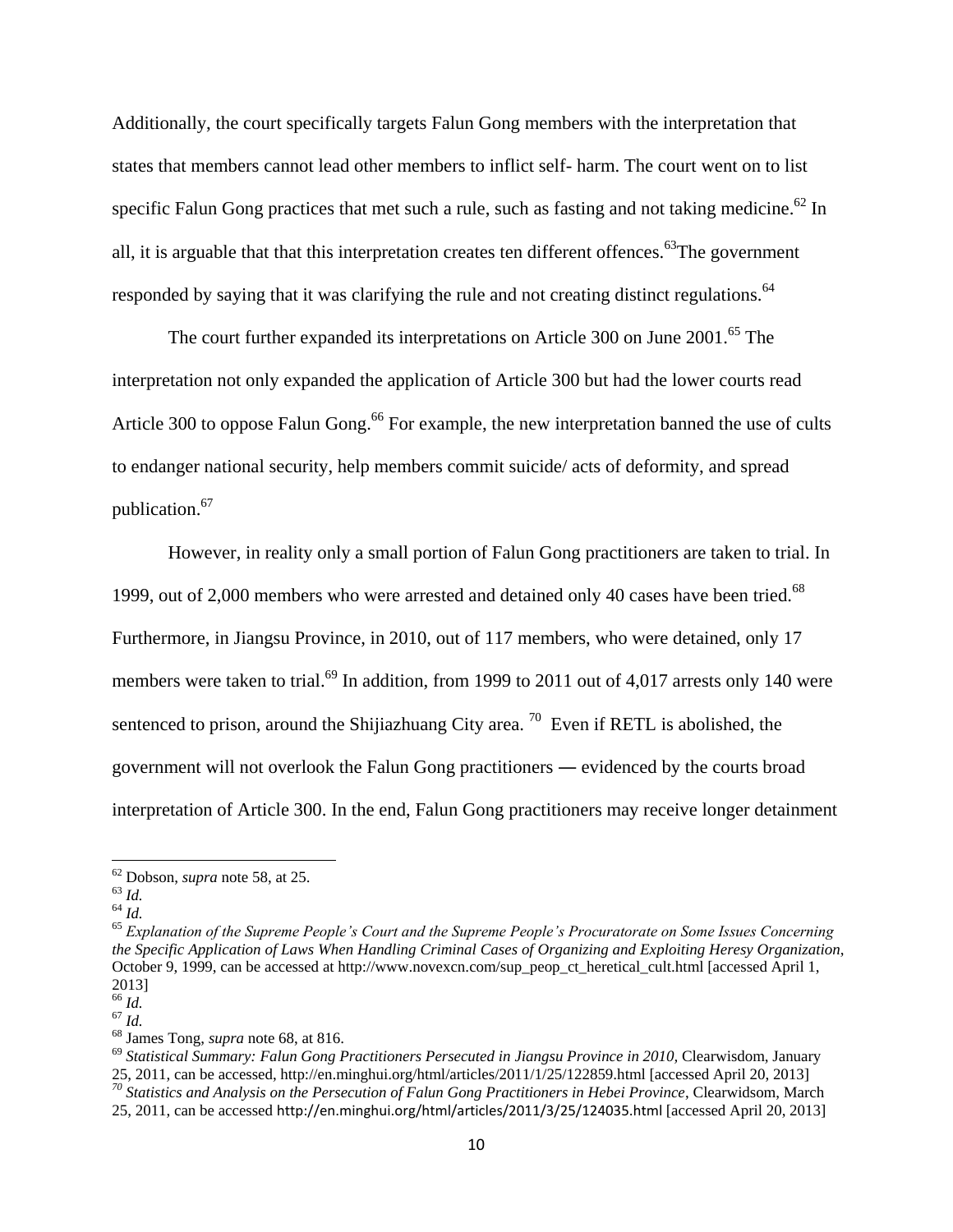periods because of the ban of RETL. For example, the maximum sentence someone can get from the RETL is four years.<sup>71</sup> However, under Article 300 many of the defendants will be eligible for seven year sentences.<sup>72</sup>

Since the conviction rate in China is somewhere up in the 99% range, many would feel that it is in their best interest to confess, in hopes to be treated more leniently.<sup>73</sup> This problem is made difficult by the fact that many of the members are not "first-time" offenders.<sup>74</sup> Since many are "repeat-offenders", they will most likely be given a higher sentence.<sup>75</sup>

#### **Effects of the 2001 Tiananmen Square Incident and Other Trials**

One of the most infamous cases where Falun Gong members were charged under Article 300 arose from an incident that occurred at Tiananmen Square on January 23, 2001. <sup>76</sup> On the eve of Chinese New Year seven Falun Gong members traveled to Tiananmen Square in order to protest the government's mistreatment of the Falun Gong. At Tiananmen Square five members set themselves ablaze, but due to police intervention two of the original five members survived. Five of the members went to trial and was sentenced in mid-2001. Here, the applicable law was the court's 2001 interpretation of Article 300. The interpretation stated that it was illegal for a cult/sect in order to help members commit suicide or self-harm.

All members were found guilty and were sentenced to various degrees, all sentences being higher than RETL's 4 year limitation. The person considered the mastermind, Liu Yunfang,

 $\overline{a}$ 

<sup>76</sup> CNN Report, *Tiananmen Tense after Fiery Protest*, Jan 24, 2001, can be accessed at http://web.archive.org/web/20070222110517/http://archives.cnn.com/2001/WORLD/asiapcf/east/01/24/asia.falun.0 3/.[accessed March 24, 2013].

<sup>71</sup> Hualing, *supra* note 35, at 817.

<sup>72</sup> Luo, *supra* note 53, at 161.

<sup>73</sup> Randall Peerenboom, *supra* note 59, at 1034.

<sup>74</sup> *Id.at*1034.

<sup>75</sup> *Id.*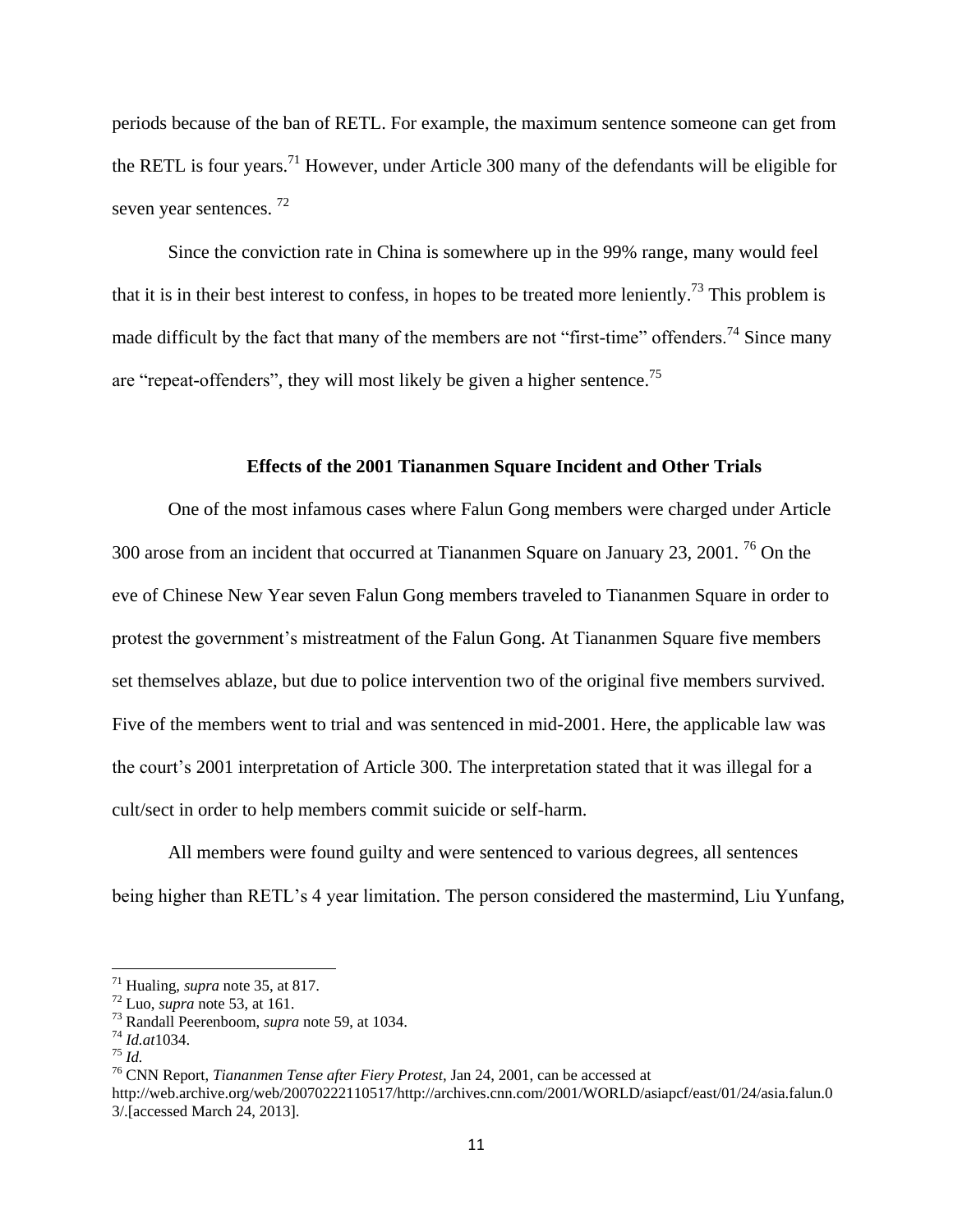was given a life sentence. <sup>77</sup>Three members were given sentences ranging from seven to fifteen years.<sup>78</sup>

Furthermore, the first case brought against the Falun Gong was for defying Article 300's provision on obtaining and spreading Falun Gong material. The trial took place November 30, 1999, and the defendants were given sentences ranging two to fourteen years. <sup>79</sup> Even here, just for spreading pamphlets and books the courts gave them a high sentence.

In a second case, that occurred a month later on December 26, 1999 four members of the Falun Gong were given sentences ranging from seven to eighteen years. The defendants were also charged under the broad interpretation of Article 300: obstruction of justice, causing death, obtaining State secrets.<sup>80</sup>

When balancing the RETL with the outcomes of such cases, it seems like the abolishment of the RETL is, if one at all, a hollow victory. The treatment of the stigmatized members of society will not change. In addition, evidenced in these three cases, the government is on a crusade against the Falun Gong and is using their interpretive powers in order to bring in a varying array of charges under the broad umbrella of Article 300. More often than not, Falun Gong members will be subject to prison sentences exceeding detainment time under RETL.

Sentencing is not the only concern. Another backlash to the practitioners is that they are in danger of being stigmatized as a convict for committing a petty offence. With this stigmatization the now convicts will face greater alienation and discrimination from society.<sup>81</sup> This may actually lead to a never ending cycle of "crime time in prison, release, and then more

 $\overline{\phantom{a}}$ <sup>77</sup> *Id.*

 $78$  One escaped punishment because she confessed and had only a minor role in the event.

<sup>79</sup> *Imprisonment for Four Falun Gong Cult Members*, Zinhua News Agency, Nov. 12, 1999, can be accessed http://english.peopledaily.com.cn/special/fagong/1999111600F103.html [accessed March 15, 2013]

<sup>80</sup> *Key Falun Gong Cult Members Sentenced*, China Daily, 1 (1999)

<sup>81</sup> Randall Peerenboom, *supra* note 59, at 1034.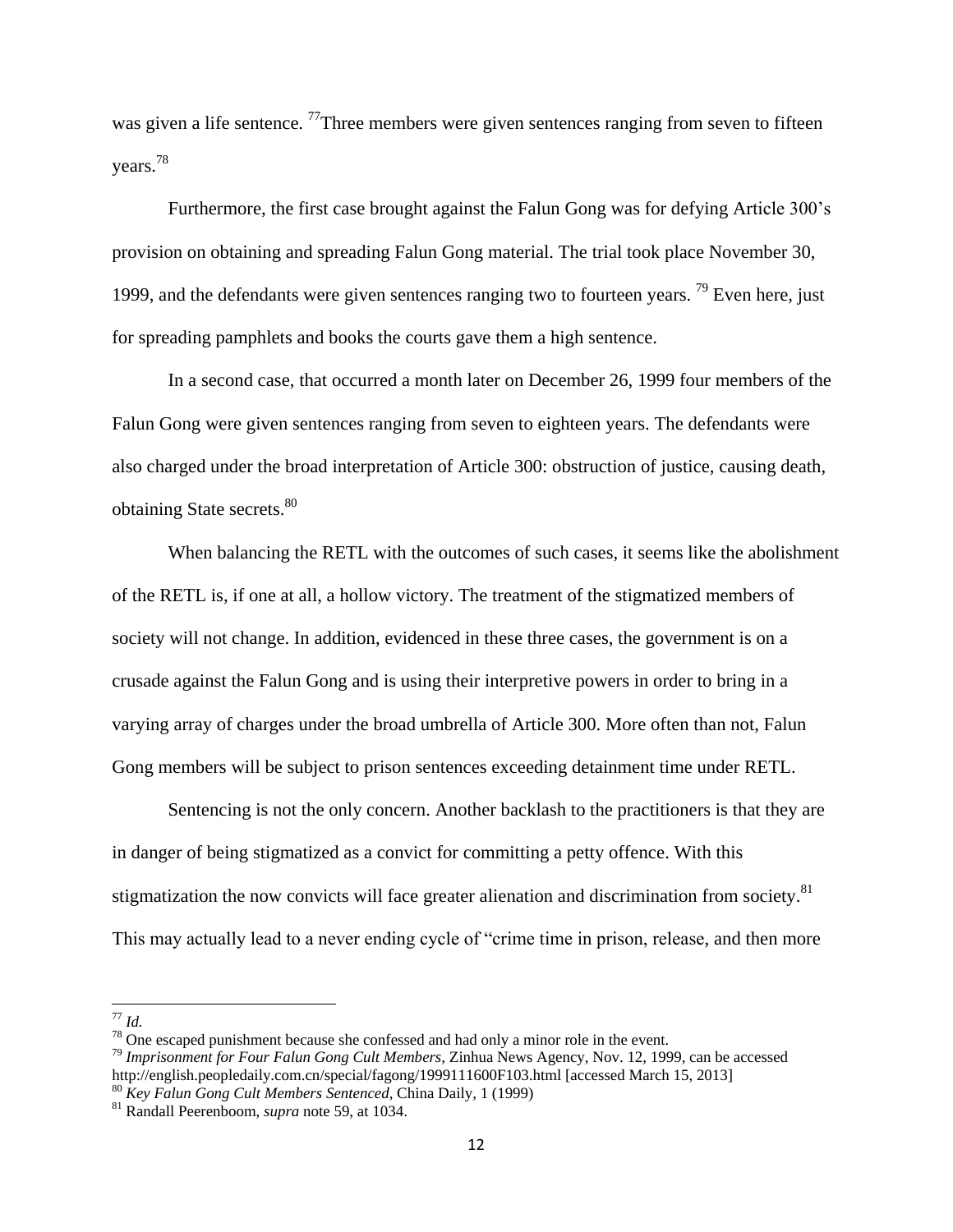crime".<sup>82</sup> Furthermore, for members beyond the reach of criminal sanctions there are other forms of detention/punishment that could be brought against them

# **Torture and the "610" Office**

Criminal sanctions are not the only problem the Falun Gong members need to fear. In fact, there are many other forms of detention facilities throughout China; these facilities are run by the 610 office. These temporary brainwashing centers are the most commonly used methods for dealing with the Falun Gong. In 2001, 50,000 members were held in these temporary detention centers as compared to  $10,000$  in the RETL.<sup>83</sup>Similar to the RETL, Falun Gong members are subject to all sort of torture, including sleep deprivation, beatings, and brainwashing.<sup>84</sup>

The 610 office was created by the CCP Central Committee (the most powerful group in China) on June 1999. <sup>85</sup> This office was created to oversee all of the Falun Gong activities; they are "above the law, the courts, and the procuratorial centers" and may take any methods necessary to have Falun Gong members renounce their faith. <sup>86</sup>The 610 Office's response to the Falun Gong is, "no one is to be spared". <sup>87</sup>

Through torture and other methods to first "break" Falun Gong members, the 610 office gained notoriety among Falun Gong members. They would use any methods to have people renounce their practice. Active members are taken to the RETL first, not as punishment, but as a

<sup>82</sup> *Id.*

<sup>83</sup> Kelly A. Thomas, *Falun Gong: An Analysis of China's National Security Concerns*, Pac. Rim. Law. & Policy Jrn'l Association, 471, 482 (2001).

<sup>84</sup> Amnesty International, China's *Annual Report 2012*, 2012, can be accessed at

http://www.amnesty.org/en/region/china/report-2012. [accessed April 1, 2013].

<sup>85</sup> Amy S.Y, Cheung, *In Search of a Theory of Cult and Freedom of Religion in China: The Case of the Falun Gong*, 13 Pac. Rim L. & Pol'y J. 1, 23 (2004).

<sup>86</sup> *The 6-10 Office*, The Epoch Times, June 13, 2005, accessed http://www.theepochtimes.com/news/5-6- 13/29476.html. [accessed March 20 2013]. The 610 office is above the system because they are head by members of the CCP Politburo Standing Committee. See generally, Sarah Cook & Leeshai Lemish, *The 610 Office: Policing the Chinese Spirit*. China Brief 11, 17.(September 16, 2011).

<sup>87</sup> Philip P. Pam, *Torture is breaking the Falun Gong*, Washington Post, August 5, 2001, accessed at http://spanish.faluninfo.net/article/566/ [accessed March 20, 2013]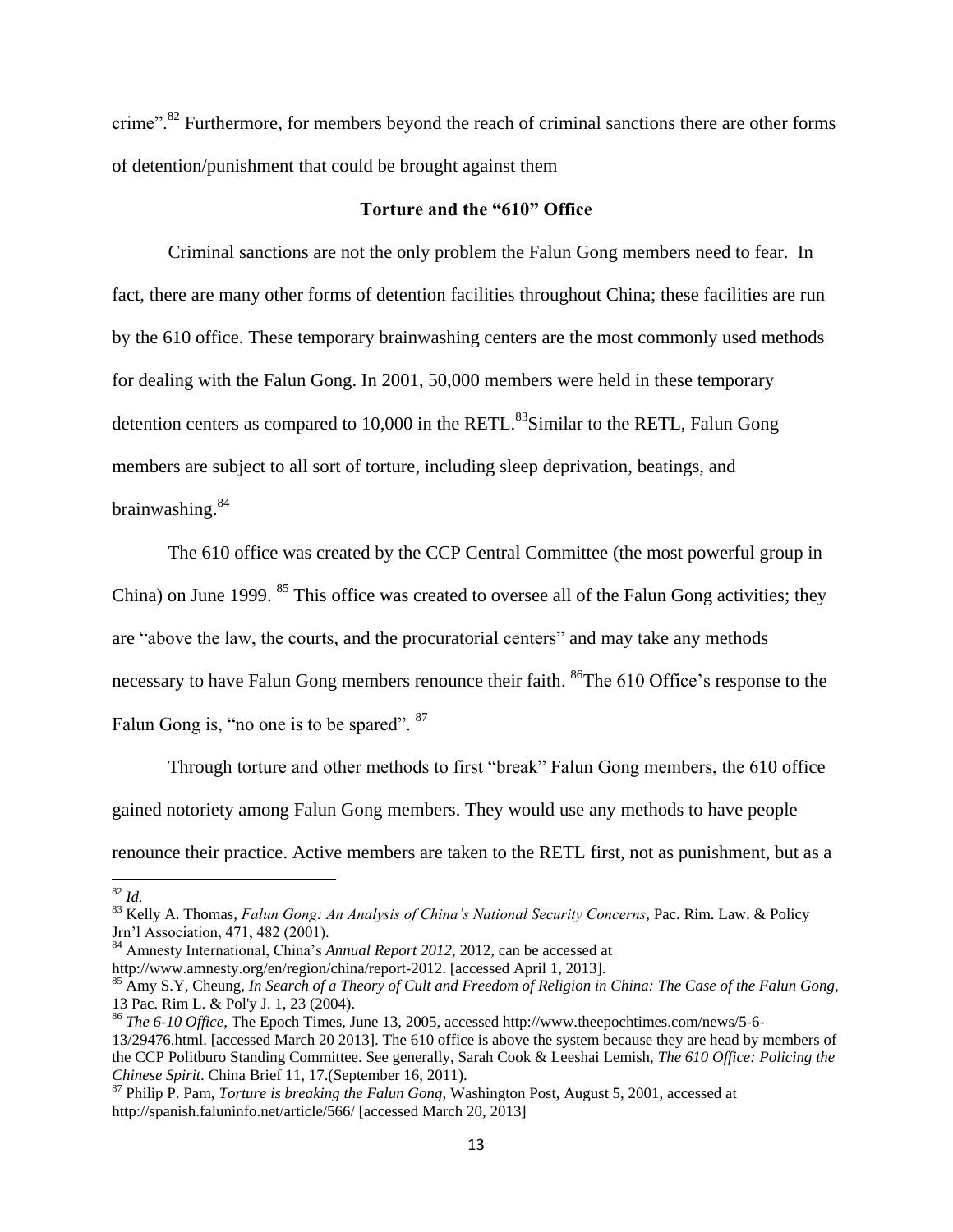way to break them into submission through constant beatings and labor.<sup>88</sup> After torture, Falun Gong practitioners are taken to their local "brainwashing center" and detained until they are rehabilitated. Similar to the RETL, this is not a criminal sanction but an administrative detention. There are no checks on this body and the system is left up to the whim of the police officers in charge.

A practitioner is considered rehabilitated when they produce three statements to the 610 office: "a letter of repentance, a guarantee never again to practice Falun Gong, and a list of names and addresses of all family members, friends and acquaintances who are practitioners". <sup>89</sup> They then have to complete and prove that they are rehabilitated by joining in steps to "transform" fellow practitioners.  $90^\circ$ 

Stories of Falun Gong members going through the "brainwashing", initiated by the 610 office are all very similar in nature. What the 610 office calls brainwashing is called torture by those who have had to endure. For example, a man by the name of Zhong Zhenfu, from Shandong Province, was arrested on May 4, 2008.  $91$ He alleged that when he refused to reveal any information regarding the Falun Gong, the police poured boiling water over his neck and body. <sup>92</sup> Later, he further alleges that they shackled him and put him in a metal cage where they tormented him while forcing other inmates to do the same.<sup>93</sup> Another example of tortured members can be seen through the experience of Jiang Yunhong and Lin Xiaoquan. <sup>94</sup>They allege

<sup>88</sup> *Id.*

<sup>89</sup> *Supra* note 85.

<sup>90</sup> *Id.*

<sup>&</sup>lt;sup>91</sup> Human Rights Council 11<sup>th</sup> Session, *Summaries of Cases Transmitted to Governments and Replies Received, Agenda,* May 3, 29, 2009, can be accessed

http://www2.ohchr.org/english/bodies/hrcouncil/docs/11session/A.HRC.11.2.Add.1.pdf [accessed on March 13, 2013]

 $\overline{92}$  *Id* 

 $\frac{14}{93}$  *Id.* 

<sup>&</sup>lt;sup>94</sup> Crimes Committed by the 610 Office of Brainwashing Center in Sichuan Province, July 18, 2004, accessed at http://en.minghui.org/emh/articles/2006/7/18/75619p.html [accessed at March, 13, 2013]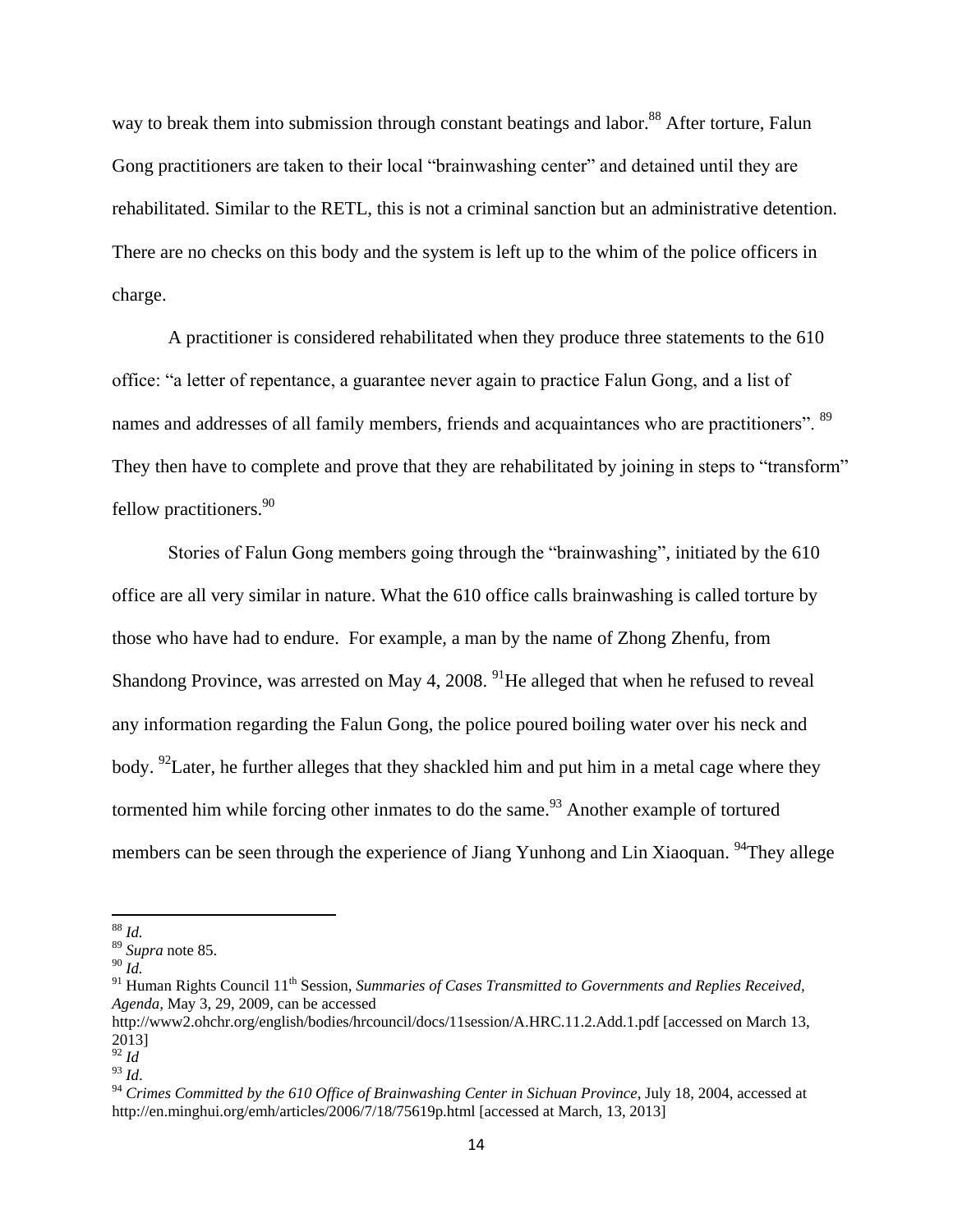that they were deprived of sleep and beaten while handcuffed to a chair. <sup>95</sup>Other horrors of torture are evidenced through oral accounts of ex-610 office officers, such as Hao Fengjun.<sup>96</sup> In one account Hao states:

In the beginning of 2002, they authority started arresting people involved in the "103" case. In one day, 79 Falun Gong practitioners were arrested and other two escaped. One of the escaped practitioners was a 13 year-old girl named Xu Ziao. This girl's mother, Sun Ti, was arrested and little Xu hence became homeless at the age of 13. One night in Feb 2002, I received a call asking me to go back to work and accompany a Falun Gong practitioner to see a doctor. I rushed to work and drove with a female officer to the prison of the Nankai Branch of Tianjin Public Security Bureau. When we arrived at the prison located at Erwei Rd., Nankai District, I saw Sun Ti sat on a table in an interrogation room. Sun's eyes were so swollen because of the beating. The police who interrogated Sun was Mr. Mu Ruili, captain of the 2nd division of the 610 Office of the Bureau of State Security. Mu was holding a steel rod (0.6 inch in diameter) with screw thread stained with blood. There was a hi-voltage electric baton sitting on the table. As we entered the room, we asked Mu to leave. Sun burst into tears and was going show us the injuries. I volunteered to leave the room since she was a woman. Sun stopped me and showed me her back. I was terribly shocked. Almost her entire back turned black and there were two cuts about 8 inches long with blood coming out. $97$ 

In addition to torture, they are bombarded with anti-Falun Gong propaganda, day in and

day out. <sup>98</sup> Practitioners like Ms. Liu Ying recalls that she was forced to listen to anti- Falun

Gong propaganda every day from 8:30 a.m. to 11:30 a.m., and 2:00 p.m. to 5:30 p.m.

In the end, many practitioners break and sign a prewritten document denouncing their

practice of Falun Gong. Furthermore many end up in the hospital or die. The worst aspect of

these detention centers are that there are no guidelines limiting the actions of the 610 office.

They are more likely to get in trouble for allowing a practitioner to make it to Beijing than killing

a practitioner during detainment.<sup>99</sup>

 $\overline{a}$ <sup>95</sup> *Id.*

<sup>&</sup>lt;sup>96</sup> He was a 610 Officer who defected to Australia after witnessing the horrors committed by the 610 Office.

<sup>97</sup> Oral Account by Hao Fengjun, Hao Fengjun: *Why I Escaped from China (Part II),* Epoch Times, June 10, 2012, can be accessed http://www.theepochtimes.com/news/5-6-10/29446.html [accessed April 25, 2013].

<sup>98</sup> *Practitioner Ms. Liu Ying From Chengdu City, Sichuan Province is tortured to Death*, September 29, 2005, can be accessed at http://en.minghui.org/emh/articles/2005/12/29/68452.html. [accessed March 13, 2013]

<sup>99</sup> *Supra* note 84.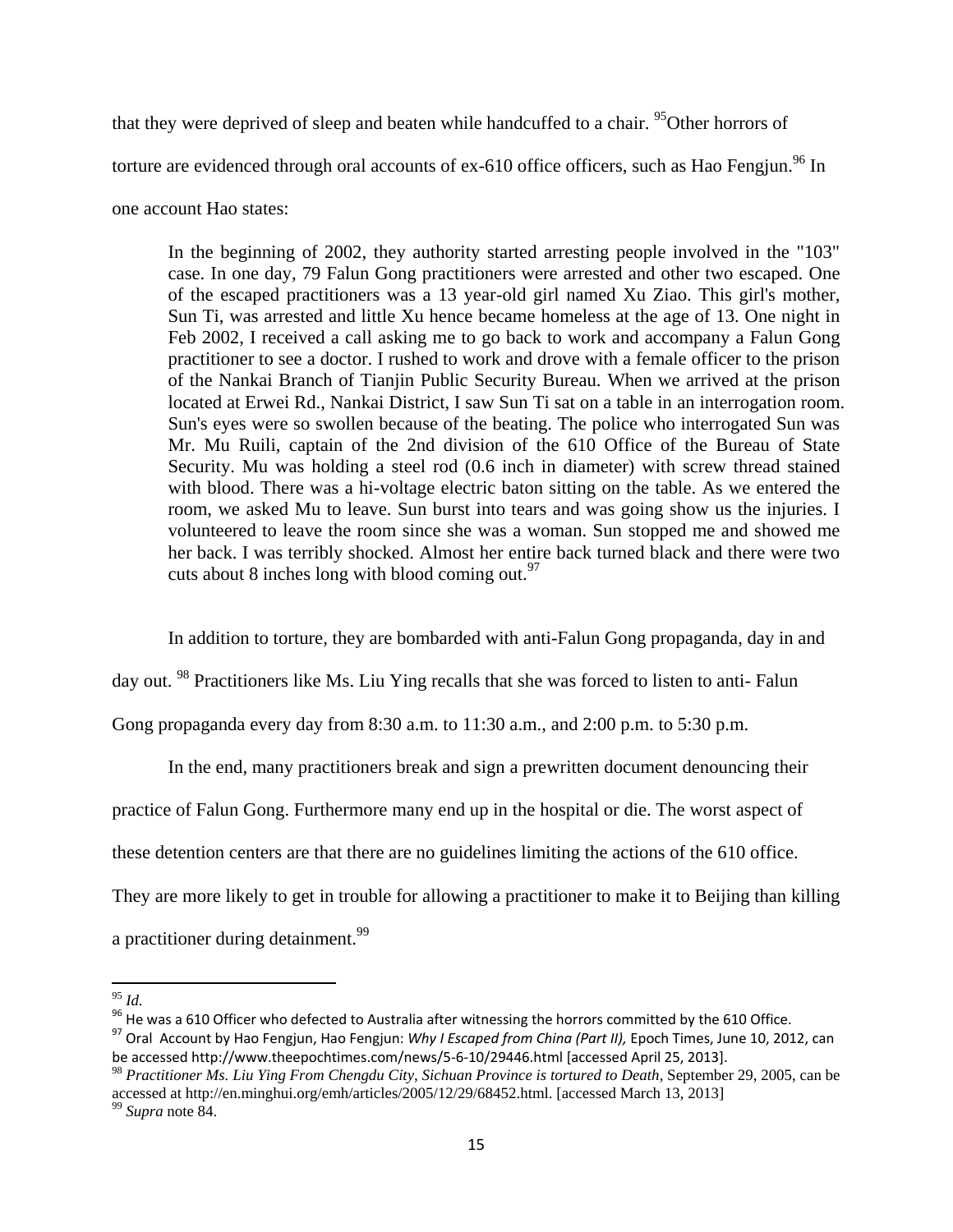# **Psychiatric Hospital**

Beginning in the 1950's, the Soviet Union introduced forensic psychology to China, and it became highly popular.<sup>100</sup> The reason for the popularity was that psychiatric practitioners did not need to fear the government anymore. Before the introduction of forensic psychology the government targeted many psychiatric practitioners for having a "bourgeois ideology".  $^{101}$ But with the introduction of "forensic psychiatry, the psychiatric professionals could practice psychiatry without fear of reprisals.

Since the introduction of the forensic psychiatry, there were three categories of abuse that China committed. These three categories are "hypo-diagnosis", "hyper-diagnosis", and severe medical negligence. <sup>102</sup> The most important category, in case of the Falun Gong, is the second case. Hyper-diagnosis is when the psychiatrists over-report people who are not in fact mentally ill; this is the category that the Falun Gong members fall under today.<sup>103</sup>

During the Cultural Revolution, there was immense amount of pressure put on the psychiatrists to practice under the methodology of socialism rather than the science of truth.<sup>104</sup> The use of forensic psychology was limited to rule against counter revolutionaries, rather than see if a person was actually mentally ill. For example, a prisoner "Mr. C" was held to be insane because he was claiming he was sane when conducting his counter-revolutionary actions.<sup>105</sup> The pressures from the government turned psychiatry into a weapon to be used against the counter revolutionaries in order to silence them. Rather than be purged or branded a counterrevolutionary

<sup>100</sup> Beilin Gao et al., *Forensic Psychiatry in the People's Republic of China*, Vol. 17, No. 2 Journal of Psychiatric Practice, 1 (March 2011).

<sup>101</sup> Robin Munro, *Judicial Psychiatry in China and its Political Abuses*, 14 Columbia, Jrn'l of Asian Law, 3, 18 (2000)*.*

<sup>102</sup> *Id.* <sup>103</sup> *Id. at* 25 (2000)

<sup>104</sup>*Id. at* 34 (2000)

<sup>105</sup>*Id. at*, 38 (2000)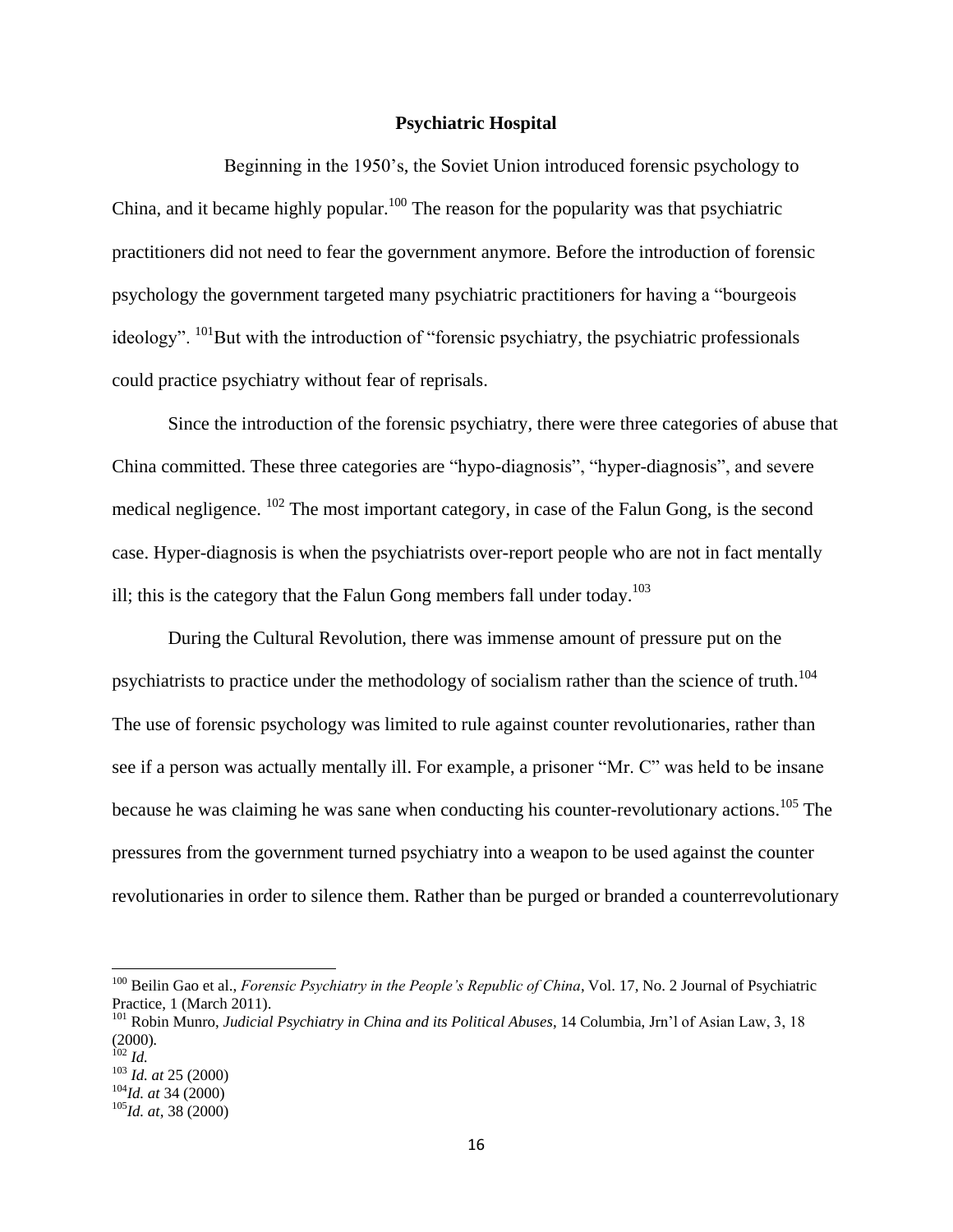themselves many doctors turned against their own conscience and made wrongful evaluations.<sup>106</sup> They started to make certain category (counterrevolutionary tendency) of dissident individuals per se "dangerously mentally ill" and had them sent to psychiatric institutes.<sup>107</sup>

Following the Cultural Revolution the government created the Ankang to combat the rise of mental illness in China. Mental illness had risen from seven per thousand to 10.54 per thousand.<sup>108</sup> In order to combat the mental illness problem the government held the First National Public Security Conference on Custody and Treatment of the Mentally Ill on June 1987. It was here that the government created a custodial facility for the mentally ill. Furthermore in 1995 the police were given broad powers to be able to forcibly detain mentally ill patients through Article 14 of the 1995 Law of the People's Police.

With the new Ankang centers and broad police powers, the psychiatric hospitals were turned into another arsenal in the campaign against the Falun Gong that started in 1999. Even now, many practitioners are held, not because they are mentally ill, but because they choose to follow Falun Gong.

# **Use of Psychiatric Hospitals Against Falun Gong Members**

Since 1999, the government has forced mentally healthy Falun Gong practitioners into psychiatric hospitals. <sup>109</sup> Some members report that they were admitted, not because they had a mental problem, but a political one.<sup>110</sup> There are no legal procedures in order to admit anyone into the psychiatric hospital. Practitioners are easily admitted on the whim of a 610 officer.<sup>111</sup>

<sup>106</sup>*Id. at* 39(2000)

<sup>107</sup> *Id.*

<sup>108</sup> *Beijing Institute of Forensic Medicine and Science* (Beijing Shi Fating Kexue Jishu Jianding Yanjiusuo), see <sup>109</sup> Elisabeth Rosenthal, *China is said to Hold Devotees of Sect in a Psychiatric Hospital*, The New York Times, January 21, 2000.

<sup>&</sup>lt;sup>110</sup> Sunny Y. Lu, *Psychiatric abuse of Falun Gong Practitioners in China*, J Am Acad. Psychiatry Law 30, 126, 128 (2002).

<sup>111</sup> *Id*.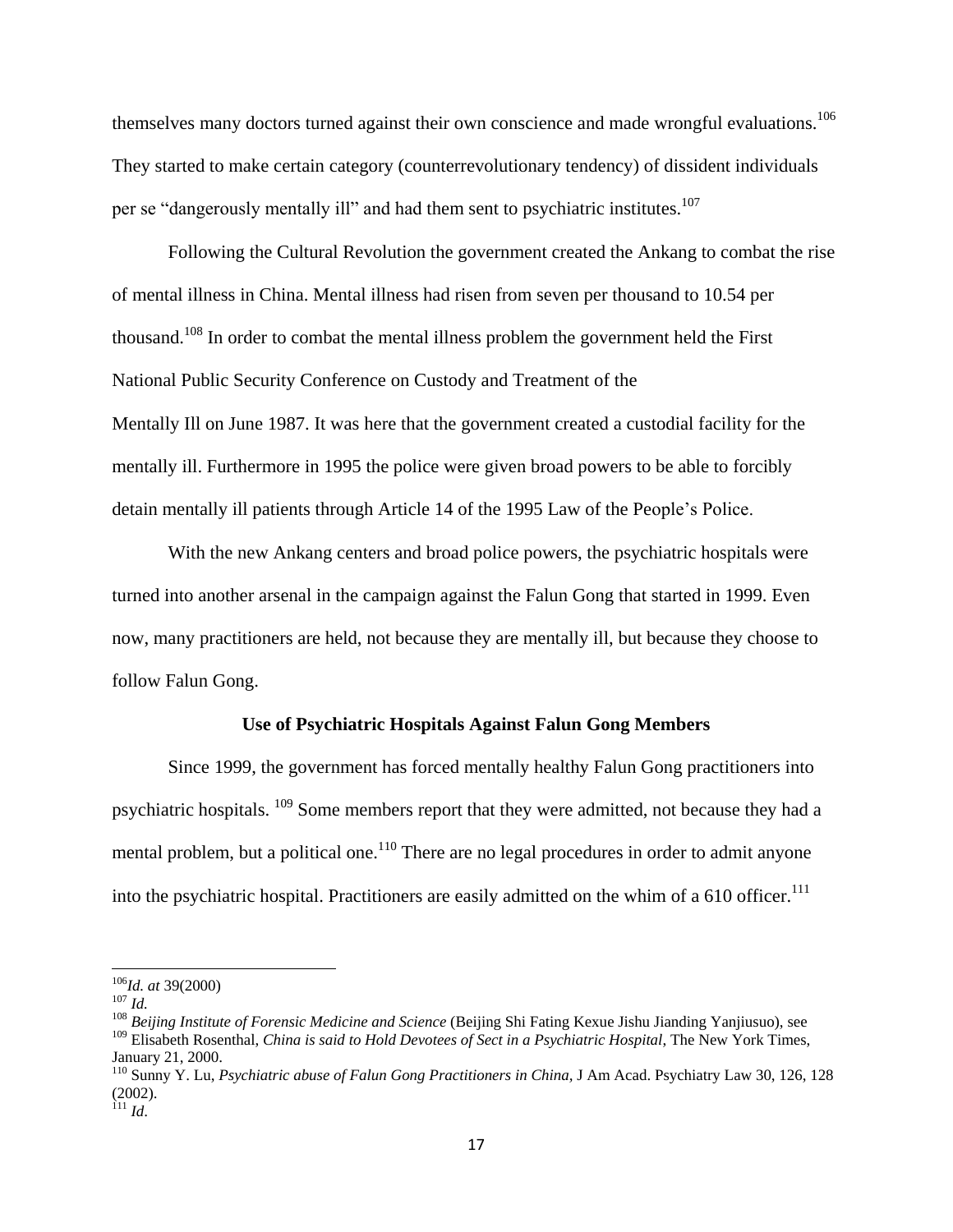The practitioners are held anywhere from a few days to one and a half years.<sup>112</sup> Many of the psychiatric hospitals illegally detain Falun Gong member; these hospitals are found in most of the major cities, such as Beijing, Nanjing, and Shanghai.<sup>113</sup>

The main goals of these psychiatric hospitals are not to only detain members from going to Beijing to protest, but also to have them renounce their practice.<sup>114</sup> The scary thing with the psychiatric hospital is that many of the people commit their own family and friends believing that they would be treated better due to the nature of the facility.  $\frac{115}{100}$  However, these facilities themselves are as harsh as the RETL itself.

By late 2000, it has been reported that over 600 Falun Gong members were sent to psychiatric hospitals.<sup>116</sup> In order to rehabilitate, these "patients" are subject to drugs and torture; not only that, the abused needs to pay for their board and "treatment".<sup>117</sup>

Many of those admitted to the hospital are mentally sane. One such patient is Han Jizhen who was held in Nanjing Medical Hospital.<sup>118</sup> Her son accounted that his mother went to Beijing to protest the government actions against the Falun Gong. The officers arrested and beat her. After, they took her to Nanjing Psychiatric Hospital. There she was told she was sent there not because she had a mental problem but because she practiced Falun Gong.<sup>119</sup>

Furthermore, there are accounts of practitioners being drugged as means of interrogation and torture. The patients are so heavily drugged that it causes many illnesses.<sup>120</sup>In one account the practitioner, Jiang Jing, was injected with an unknown drug. She had feeling of dizziness,

<sup>112</sup> *Id*.

<sup>113</sup> *Id*.

<sup>114</sup> *Id*. <sup>115</sup> *Id.*

<sup>116</sup> Munro, *supra* note 96, at 105.

<sup>117</sup> *Id.* <sup>118</sup> *Id.*

<sup>119</sup> *Id.*

<sup>120</sup> James D. Seymour, *The Fifth Modernization: China's Human Rights Movement*, 217 (1980).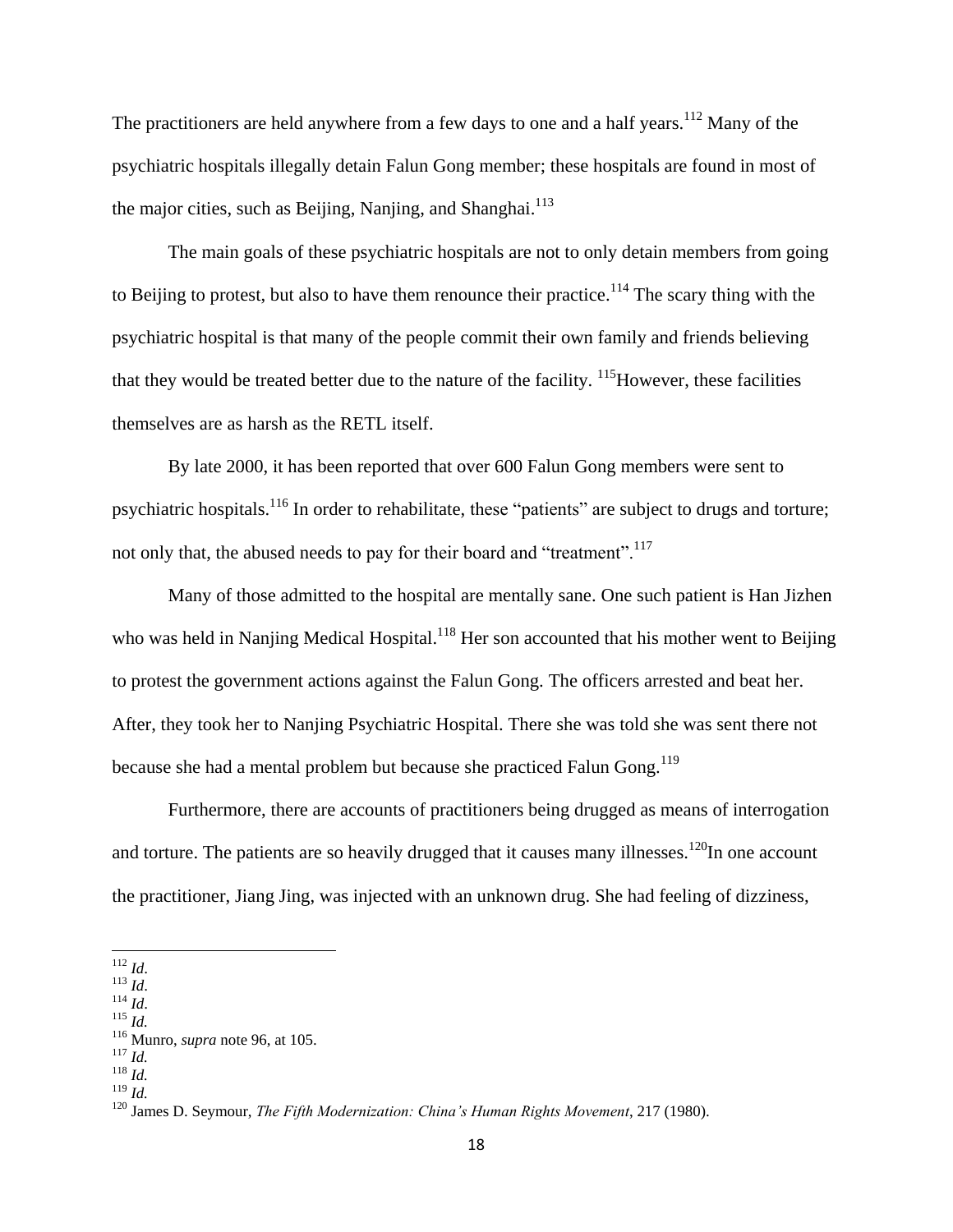rapid heartbeat, dryness, and panic. Later on, it was revealed that she was administered a banned drug only tested on rabbits. Furthermore, in the rabbit testing, when given in high doses the drug caused death.<sup>121</sup>

Following the drugging, the practitioners are commonly tortured. Most, if not all, practitioners, in the hospitals, are "tightly bound with ropes in very painful positions, beaten and shocked with electric batons, deprived of food or sleep, force fed through gastric tubing, and shocked with high voltage through acupuncture needles." $122$ All these are conditions that practitioners are subject to whether they are in RETL or other detainment facilities. Similar to the RETL, this is not a criminal sanction, and hence there are no legal checks to the use of these facilities.

# **Possible Better Methods to Curb Detainment: Separation of Judiciary**

#### *A) Judicial Legitimacy*

The reform that China should be seeking is not an abolition of one form of abuse—the RETL. However, China should seek to implement change by focusing on their judiciary. They need to strengthen the judiciary and have the police prove that detainment is necessary. The best way to bring these changes is separating China's judicial system; this will be the first step for China towards judicial legitimacy and recognition of due process.

The main problem with China is that the Chinese government is "unwilling to enforce policies, decisions, regulations, and laws".<sup>123</sup> Just by following their laws the Chinese government can curb abuses. China by nature has a "strike hard" approach to their criminal

<sup>121</sup> *Ms. Jiang Jing Tortured in Dungeon and Drugged in Mental Hospital in Chengyang District, Qingdao, Shandong Province*, October 5, 2003, can be accessed http://en.minghui.org/emh/articles/2003/10/5/40987.html [accessed April 13, 2013]

 $122$ Lu, *supra* note 106.

<sup>123</sup>Susan Lawrence & Michael Martin, *Understanding China's Political System*, Congressional Research Services, 7 (March 20, 2013).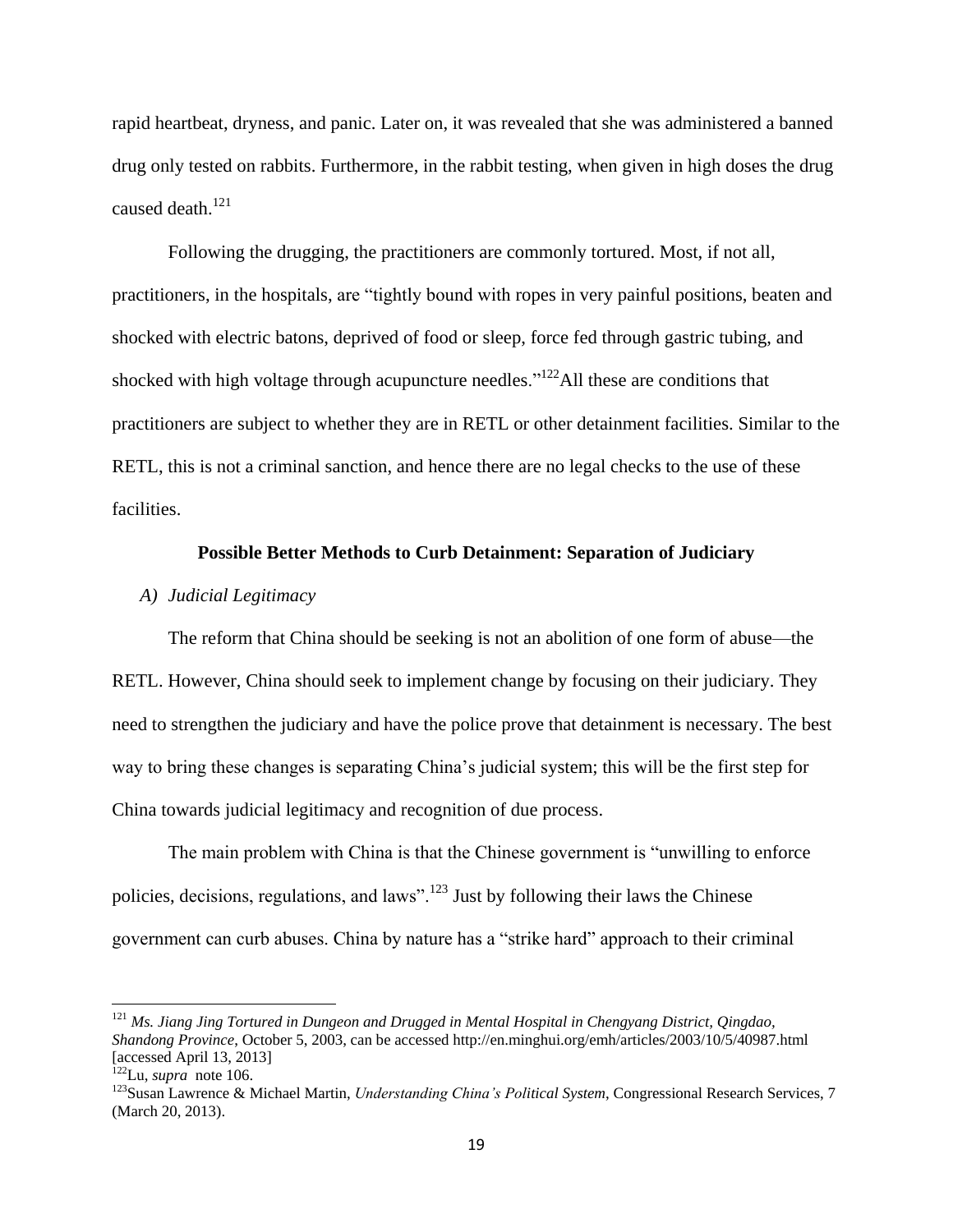justice system.<sup>124</sup> However, according to Jerome Cohen, unlike the United States, China has a police-dominated criminal law system.<sup>125</sup> The judiciary should be completely free from outside influence to promote justice. However the judiciary in China is not independent but intertwined with the Communist Party.<sup>126</sup> The CCP influences the law through the Central Political and Judiciary Committee.  $^{127}$ Most, if not all, of the 610 Offices are set up within these committees and can steer the judge toward how they should rule.<sup>128</sup>

In most cases, because of these external influences, the courts make decisions that are best for the Communist Party rather than decisions that enforce the law.<sup>129</sup> One case that shows the judiciaries disregard for the law is the case with Fan Qihang. This case came out of a broad sweeping arrest campaign of organized crime initiated by Bo Xilai.<sup>130</sup> The case went all the way up to the Supreme People's Court and evidence was produced showing that Fan was tortured to get the confession.<sup>131</sup> However, the court did not even consider the torture and upheld Fan's death sentence.<sup>132</sup>The Communist Party during this time was running the "strike hard" on crime, and enforcing the exclusion rule would have threatened this campaign.<sup>133</sup>

Because the court chose not to enforce their laws regarding exclusion evidence, the court passed up the chance to take the first them in legitimize their control and power. The court could have taken this opportunity to amend their lack of power and the problem of torture. If the court followed the law and used the exclusionary rule to leave out evidence obtained through torture,

<sup>124</sup> Amnesty International, *China: 'Strike Hard' Anti-Crime Campaign Intensifies*. July 23, 2002, can be accessed at http://www.amnesty.org.uk/news\_details.asp?NewsID=12993.

<sup>&</sup>lt;sup>125</sup> Jerome Cohen, *Police, Party, and Punishment in China*, New York Law Institute (May 9, 2011).

<sup>126</sup> *Id.*

<sup>127</sup> *Id*.

<sup>128</sup> *Id*.

<sup>129</sup> Lawrence & Martin, *supra* note 119, at 7.

<sup>130</sup> Elizabeth Lynch, *China's First Bite of the Exclusionary Rules—A Dog Without a Bite*. China Law & Policy (September 30, 2010). Can be accessed at http://chinalawandpolicy.com/2010/09/30/china%E2%80%99s-first-testof-the-new-exclusionary-rules-%E2%80%93-a-dog-without-a-bite/ [accessed April 20, 2013].  $^{131}$  *Id.* 

<sup>132</sup> *Id.*

<sup>&</sup>lt;sup>133</sup> Bo Xilai was running a "strike hard" campaign on the Chinese Mafia and Fan Qihang was a member of the mafia.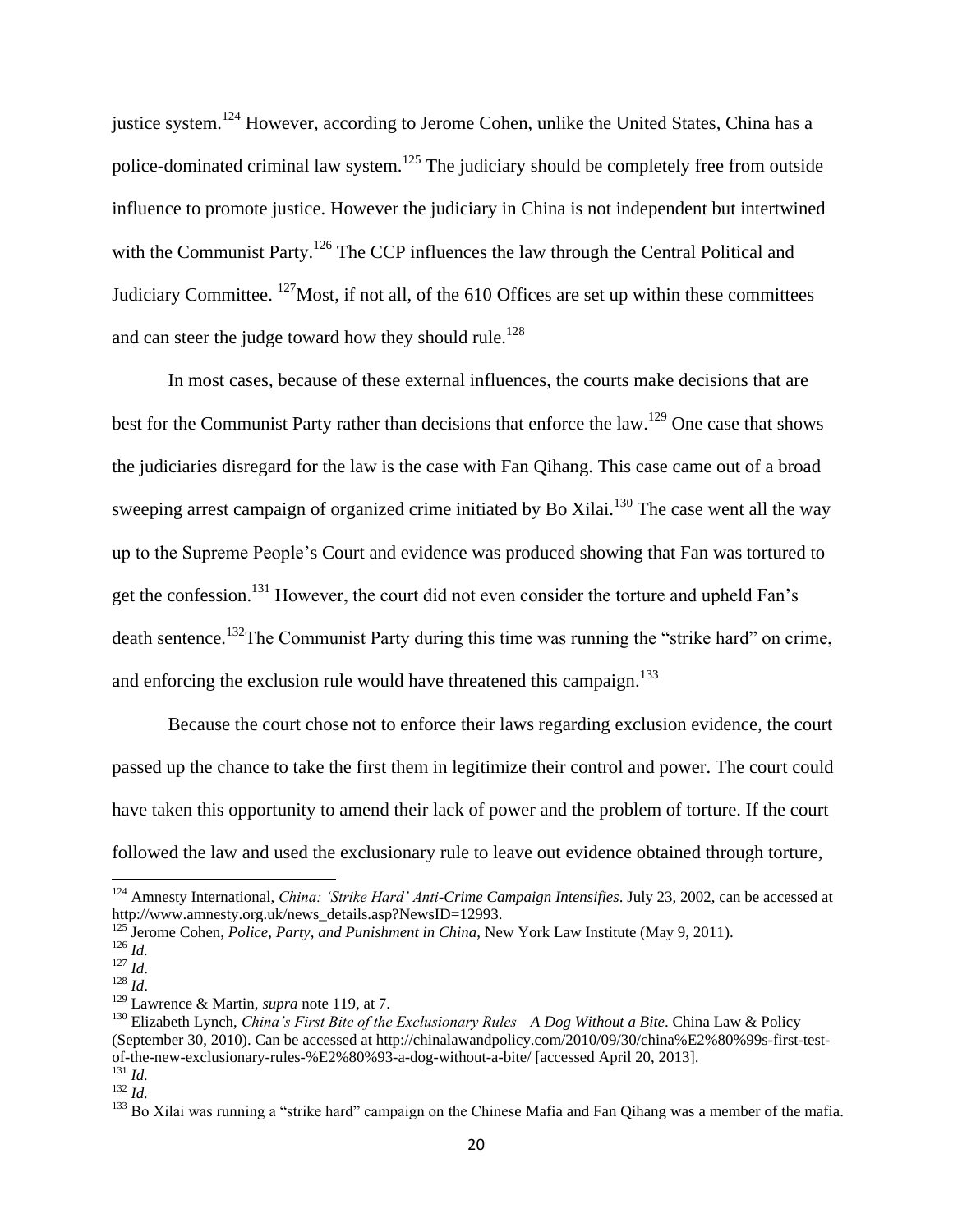they could have "indirectly" asserted their power to curb police abuses. It would have served as a warning that there would be no more leeway for the police to shortcut their duties by torturing defendants. Furthermore, although there is no *stare decisis* in China, the decision could have legitimized the court by showing that they had the authority to stop the prosecutor and police from overstepping their bounds and that no one was above the law. With the legitimization of the court, China could then provide more due process rights to their citizens.

# *A) Due Process.*

 $\overline{\phantom{a}}$ 

The problem with due process in China is caused by the broad police powers and the lack of criminal lawyers. For example, the police have broad detention powers given to them by the Public Security Administration Punishment Law (PSAPL).<sup>134</sup> More specifically the law that governs the police power to detain the Falun Gong is Article 27 of the PSAPL. <sup>135</sup> This article allows the police to administratively detain, without judicial interference, for a period up to 15 days anyone who uses "cults/ religious organizations" in order to have others engage in the cult activates or disturb social order by engaging in the name of "religion or qigong".<sup>136</sup> Furthermore with all kinds of administrative detention—including RETL— there is no judicial check to curb the police abuse of power. <sup>137</sup> The reason for the lack of judicial oversight is that they do not deem actions punishable under administrative detention important enough to require the

<sup>&</sup>lt;sup>134</sup> Executive Committee on China, Falun Gong Practitioners to be Punished Under New Administration *Punishment Law*, May 02, 2005, can be accessed

http://www.cecc.gov/pages/virtualAcad/index.phpd?showsingle=46470. [accesed April 21, 2013]  $^{135}$ *Id.* 

<sup>136</sup> *Law of the PRC on Penalties for Administration of Public Security*, (17th Meeting of the Standing Committee of the Tenth National People's Congress adopted on August 28, 2005), can be accessed at

http://www.china.org.cn/china/LegislationsForm2001-2010/2011-02/11/content\_21899252.html

<sup>137</sup> Patirick Zuo, *China Says It Will Overhaul Sprawling System of Re-education Through Labor*, New York Times, (Jan 7, 2013).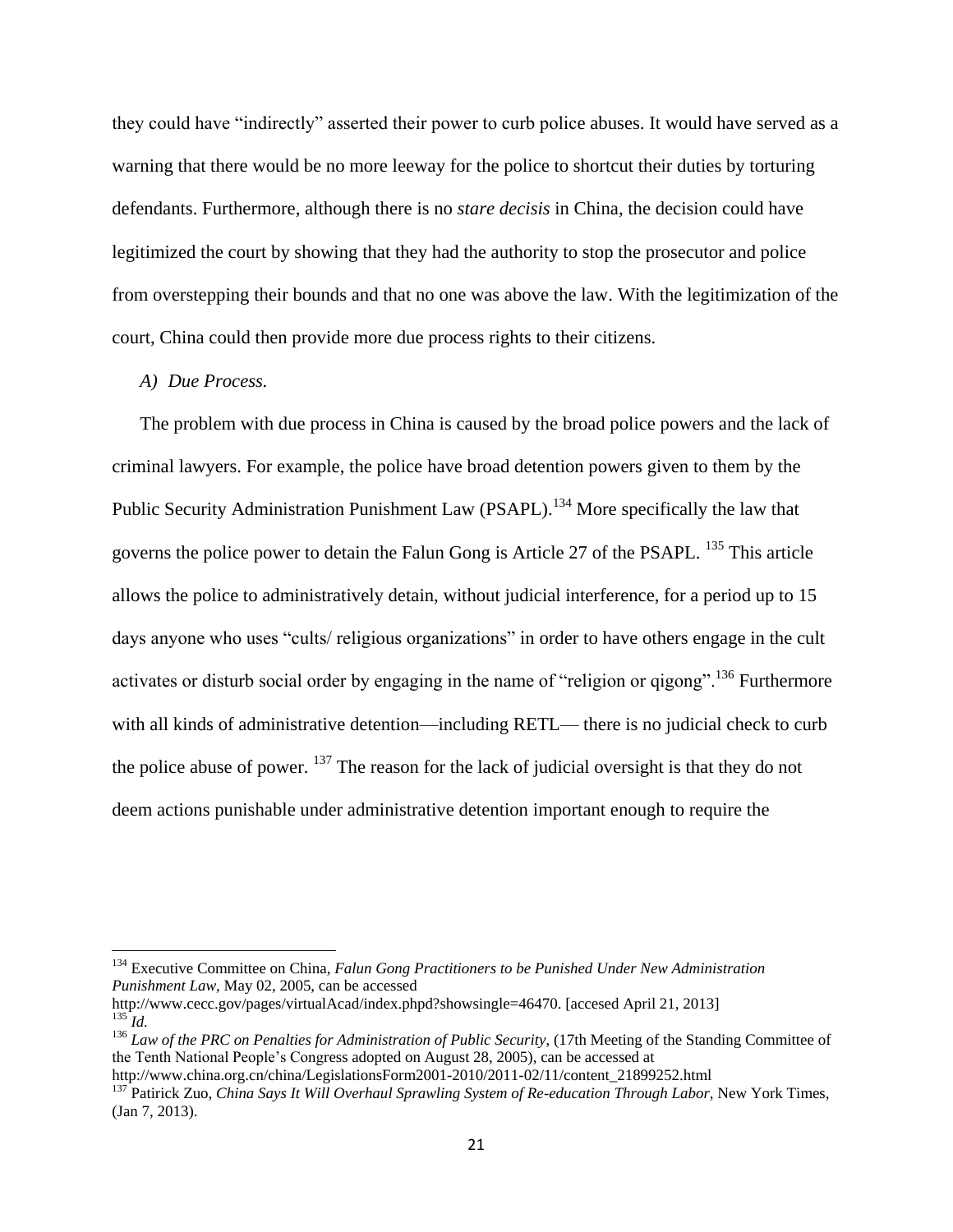assistance of the judiciary. <sup>138</sup> This lack of oversight leads to many abuses in power such as disappearance of lawyers, torture, and illegal house arrests.<sup>139</sup>

Even in China's psychiatric hospitals, the police are given broad discretion to take anyone to the psychiatric hospitals without judicial oversight. Article 14 of the 1995 law of the People's Police states:

The people's policemen of public security organs may take protective measures to restrain a mental patient who seriously endangers public security or other people's personal safety. If it is necessary to send the patient to a designated institution or place for guardianship, the matter shall be reported for approval to the public security organ of a people's government at or above the county level, and his or her guardian shall be notified without delay.<sup>140</sup>

There are no provisions in the article that states that the Chinese authorities need to attain psychological evaluations for the detained.<sup>141</sup> The only thing that is required, as stated in the article, is that the police officer needs to report the detainment to his superior. This poses many problems in that instead of a clear neutral group overseeing this check, the person that allows the detainment is one with the same goal and thoughts as the detainer. Furthermore, the lack of the judiciary in the process creates the potential for abuse because in cases where the defendant is found competent to stand trial, the police can circumvent the judiciary by not bringing criminal proceedings and then deciding within themselves how to handle the person in question.<sup>142</sup>

<sup>138</sup> Cohen*, supra* note 121.

<sup>139</sup> *Id*.

<sup>&</sup>lt;sup>140</sup> *People's Police Law of the People's Republic of China*, 28 February 1995, available at: http://www.refworld.org/docid/4c3200692.html [accessed 25 April 2013] <sup>141</sup>Murano, *supra* note 96, at 17.

<sup>142</sup> *Id.*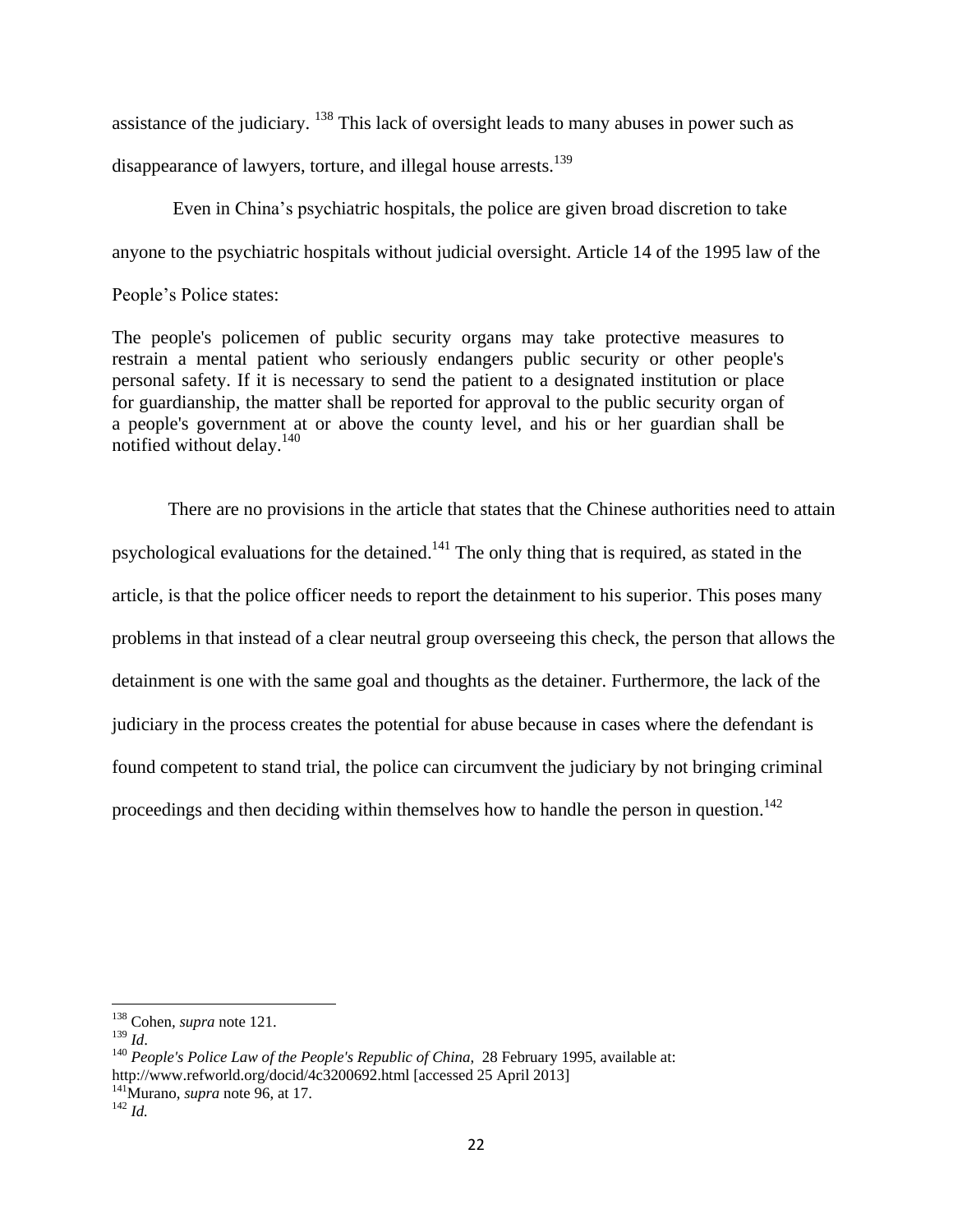Although this is not a paper to compare China with other countries, it would be beneficial for China—if they want to reform this problem—to require checks on the police. Currently, there is no leeway from administrative detention except through the Administrative Litigation Law.<sup>143</sup>

There has been an improvement in the people's use of the Administrative Litigation Law, public security lawsuits rising from 7,863 in 1991 to  $13,173$  in  $2000$ .<sup>144</sup> However, the data does not reflect fully the thoughts of the people. <sup>145</sup> It seems that people are more likely to sue if they believe they have no other viable option left.<sup>146</sup>This is evidenced in a survey taken by plaintiffs that revealed that 57% sued only because they felt they had no other choice.  $^{147}$  Easily summarized, "a private citizen could 'win once but lose the rest of his life".<sup>148</sup>

To stop putting the burden on the detained to "prove his innocence", China should grant the judiciary system power to preempt the police abuse by requiring stricter detainment requirements for the police to follow. In the case for psychological health detainment and Article 14 detainment there is no judicial oversight and it is up to the accused to prove their innocence in administrative appeal. China should implement something similar to the U.S's warrant system. Instead of allowing the police to arbitrarily detain someone for mere suspicion, they should be checked on by a neutral entity instead of one of superiors in the public safety organ. The police should have to write a detailed report and get it approved from the judiciary, and this can come to fruition if courts are able to implement sanctions.

<sup>143</sup> Vernon Hung, *Improving Human Rights in China: Should Re-education Through Labor be Abolished*, 41 Colum. J. Transnat'l L. 303, 317-18 (2003).

<sup>144</sup> *Id.*

 $^{145}$  *Id.* <sup>146</sup> *Id.*

<sup>&</sup>lt;sup>147</sup> Minxie Pin, *Citizens v. Mandarins: Administrative Litigation in China*, no. 152 China Quarterly, 832,841 (Dec. 1977). <sup>148</sup> *Id*.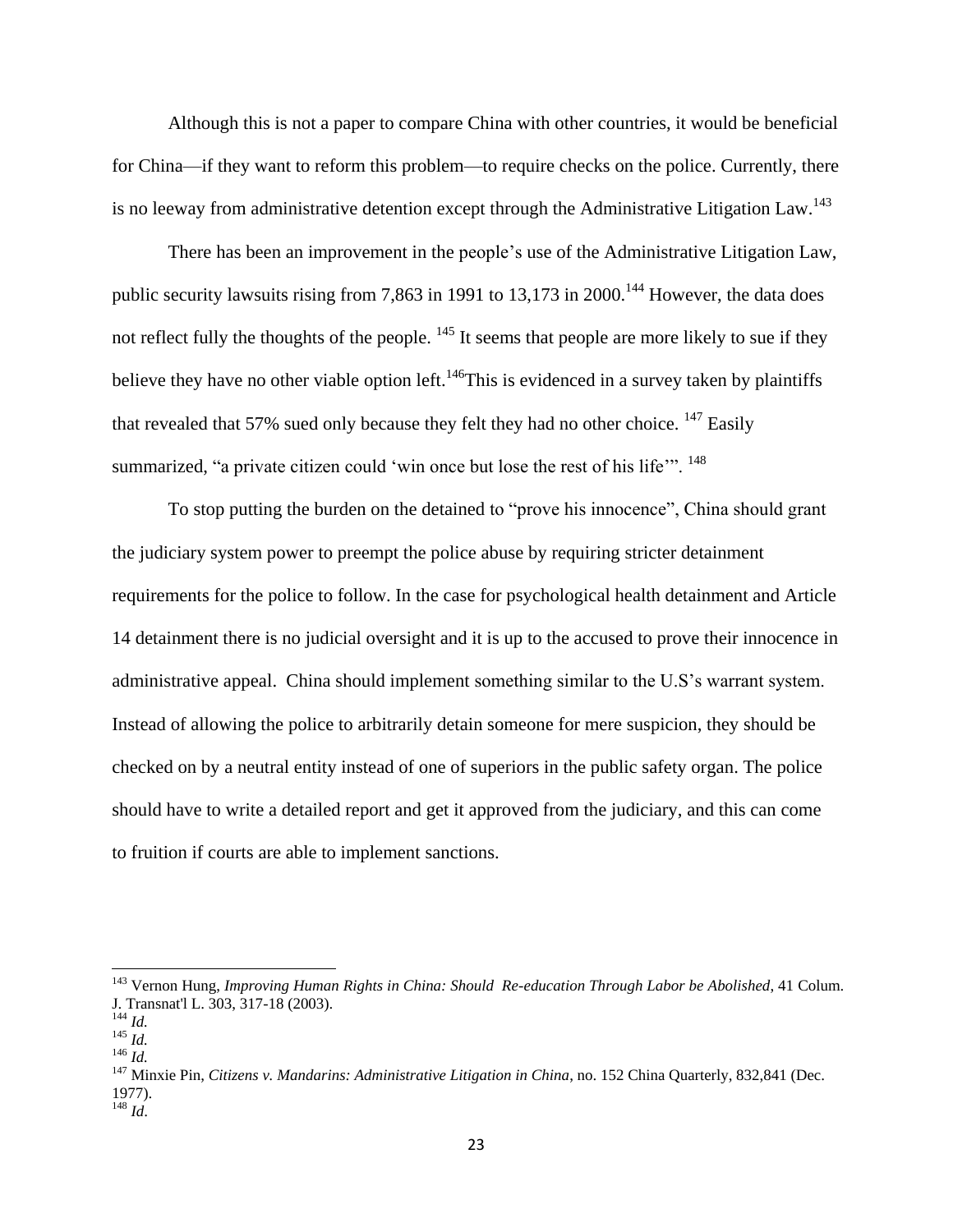As of now, the courts give sanctions within their own hierarchy for getting cases overturned. <sup>149</sup> However, if the courts are able to use those kinds of sanctions and enforce them on the police, it would be an effective tool. There are many troubles when it is inter-courts. One of the problems that Carl Minzner states is that these incentives force the higher judicial authorities to" handle a myriad of requests for guidance from lower-level courts".<sup>150</sup> However, a wrong in one case can be right in another. It would be great if this incentive creates requests from the police to the courts for guidance. This guidance will educate the police and hopefully keep them from overstepping their boundaries with handling defendants; this could possibly create something similar to the United States equivalent of a warrant. However, for the courts to gain this kind of power, they must first separate themselves and become autonomous.

# **Conclusion**

If China bans the use of RETL will be more for show than substance. The main problem is that the PRC is bent on crushing the Falun Gong. Whether it be criminally or administratively, China has done everything from interpreting the laws in a very liberal, "anti-Falun Gong" way to using other methods of administrative detention to persecute the practitioners. As this paper outlined there are other detainment methods where the government can do anything from increase the time you spend in jail to "brainwash" you into submission. Practitioners are drugged, beaten, abused, not only through the RETL, but through all the detention facilities. Yes, RETL is a horrendous place for practitioners to get sent to. However, it is not, by all means, the worst place they can go. The other forms of detainment are all equally as harsh as the RETL, and the abolishment of RETL will not make a dent against China's crusade against the Falun Gong. With

<sup>149</sup> Carl F. Minzner, *Judicial Disciplinary Systems for Incorrectly Decided Cases: The Imperial Chinese Heritage Lives On*, 39 N.M.L. REV. 63 (2009) <sup>150</sup> *Id*.